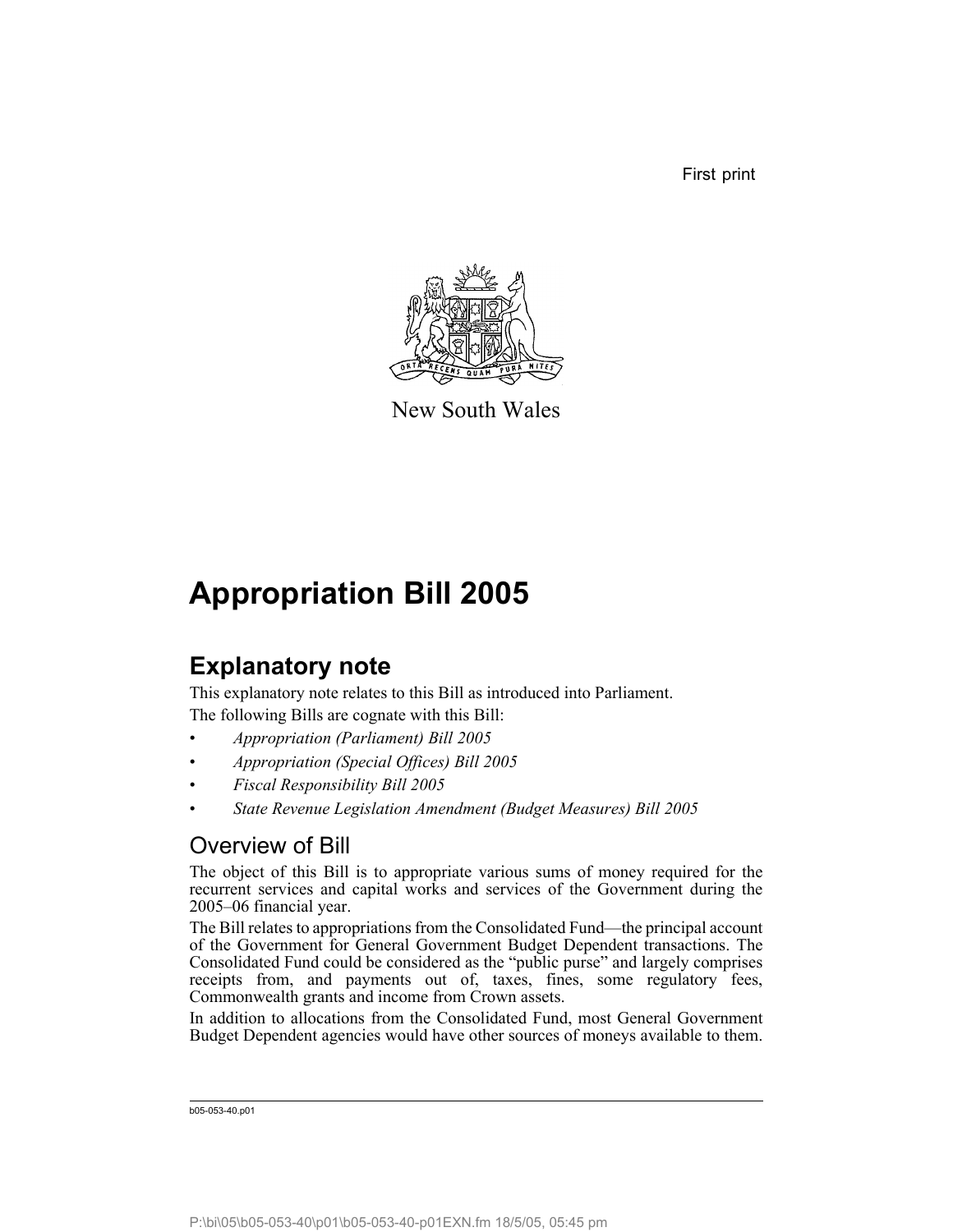Appropriation Bill 2005

Explanatory note

These moneys could arise from user charges, retention of asset sale proceeds, industry contributions, etc. These are not appropriated by Parliament as they are not in the nature of taxes or other mandatory levies for which a service is not provided in return for payment.

The Bill for the 2005–06 year contains an additional appropriation, which allocates the additional revenue raised in connection with changes to gaming machine taxes to the Minister for Health for spending on health related services.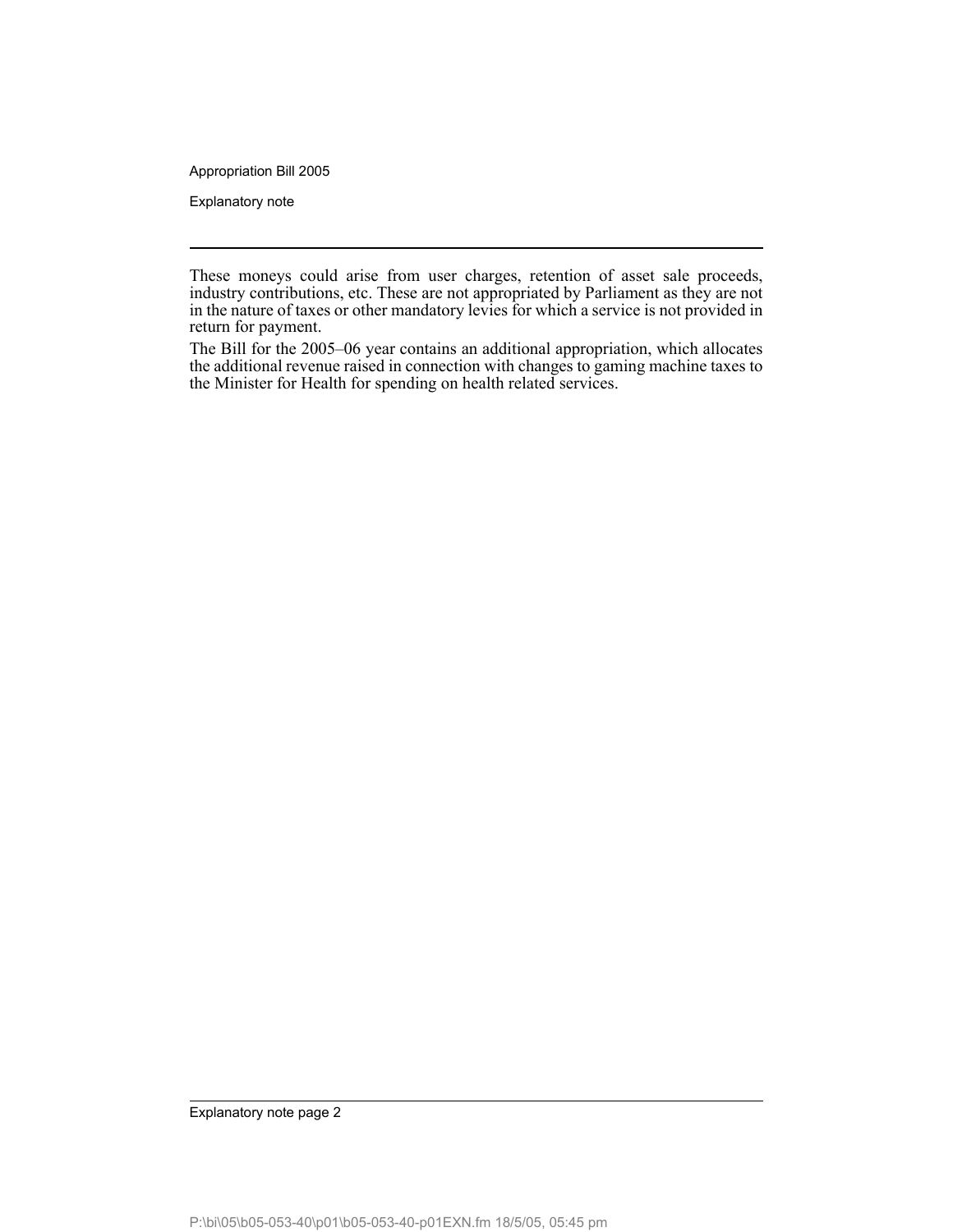First print



New South Wales

# **Appropriation Bill 2005**

## **Contents**

|        |    |                                                                                        | Page |
|--------|----|----------------------------------------------------------------------------------------|------|
| Part 1 |    | <b>Preliminary</b>                                                                     |      |
|        |    | Name of Act                                                                            | 2    |
|        | 2  | Commencement                                                                           | 2    |
|        | 3  | Interpretation                                                                         | 2    |
| Part 2 |    | Appropriations out of the Consolidated Fund                                            |      |
|        | 4  | General appropriation from Consolidated Fund 2005–06 for<br>recurrent services         | 3    |
|        | 5  | General appropriation from Consolidated Fund 2005–06 for<br>capital works and services | 3    |
|        | 6  | Premier, Minister for the Arts and Minister for Citizenship                            | 3    |
|        | 7  | Attorney General and Minister for the Environment                                      | 5    |
|        | 8  | Minister for Community Services and Minister for Youth                                 | 6    |
|        | 9  | Minister for Education and Training                                                    | 6    |
|        | 10 | Minister for Energy and Utilities and Minister for Science and<br>Medical Research     |      |

b05-053-40.p01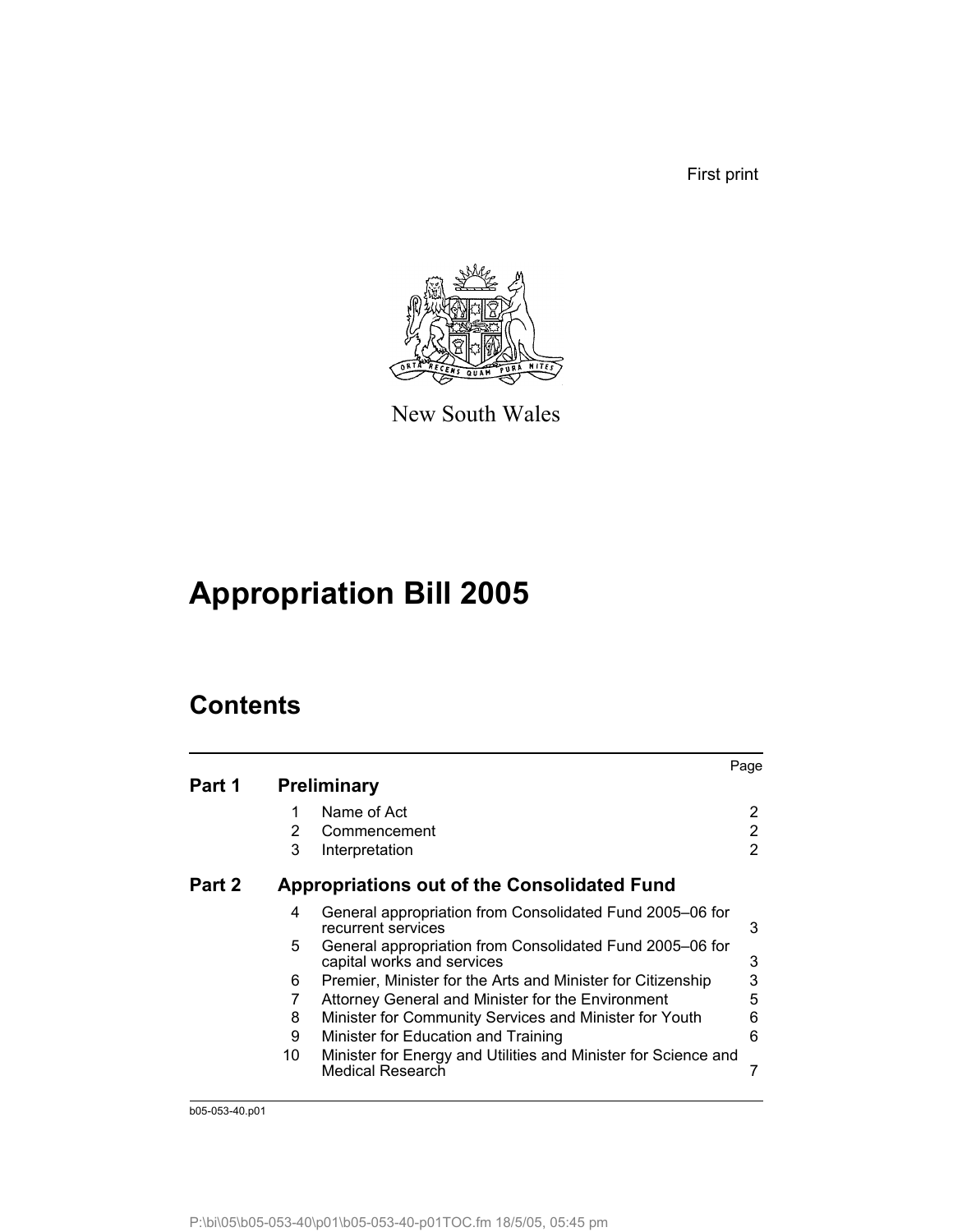#### Appropriation Bill 2005

**Contents** 

|                          |                                                                                                                                                     | Page     |
|--------------------------|-----------------------------------------------------------------------------------------------------------------------------------------------------|----------|
| 11                       | Minister for Gaming and Racing and Minister for the Central<br>Coast                                                                                | 8        |
| 12                       | <b>Minister for Health</b>                                                                                                                          | 8        |
| 13                       | Minister for Housing                                                                                                                                | 9        |
| 14                       | Minister for Infrastructure and Planning and Minister for<br><b>Natural Resources</b>                                                               | 9        |
| 15                       | Minister for Justice and Minister for Fair Trading                                                                                                  | 10       |
| 16                       | Minister for Juvenile Justice and Minister for Western<br>Sydney                                                                                    | 10       |
| 17                       | <b>Minister for Mineral Resources</b>                                                                                                               | 11       |
| 18                       | <b>Minister for Police</b>                                                                                                                          | 11       |
| 19                       | Minister for Primary Industries                                                                                                                     | 12       |
| 20                       | Minister for Roads, Minister for Economic Reform, Minister<br>for Ports and Minister for the Hunter                                                 | 13       |
| 21                       | Minister for Rural Affairs, Minister for Local Government,<br>Minister for Emergency Services and Minister for Lands                                | 13       |
| 22                       | Special Minister of State, Minister for Commerce, Minister<br>for Industrial Relations, Minister for Ageing and Minister<br>for Disability Services | 14       |
| 23                       | Minister for Tourism and Sport and Recreation and Minister<br>for Women                                                                             | 15       |
| 24                       | Minister for Transport                                                                                                                              | 16       |
| 25                       | Treasurer, Minister for State Development and Minister for<br><b>Aboriginal Affairs</b>                                                             | 16       |
| Part 3                   | Additional appropriation for health related services                                                                                                |          |
| 26                       | Additional appropriation from Consolidated Fund 2005-06<br>for recurrent services                                                                   | 18       |
| 27                       | Special appropriation to Minister for Health—additional<br>revenue from gaming machine taxes                                                        | 18       |
| Part 4<br><b>General</b> |                                                                                                                                                     |          |
| 28<br>29                 | Variation of authorised payments from Consolidated Fund<br>Appointment of person to carry out the functions of the                                  | 19       |
| 30                       | Treasurer under section 28<br>Delayed restructures                                                                                                  | 19<br>20 |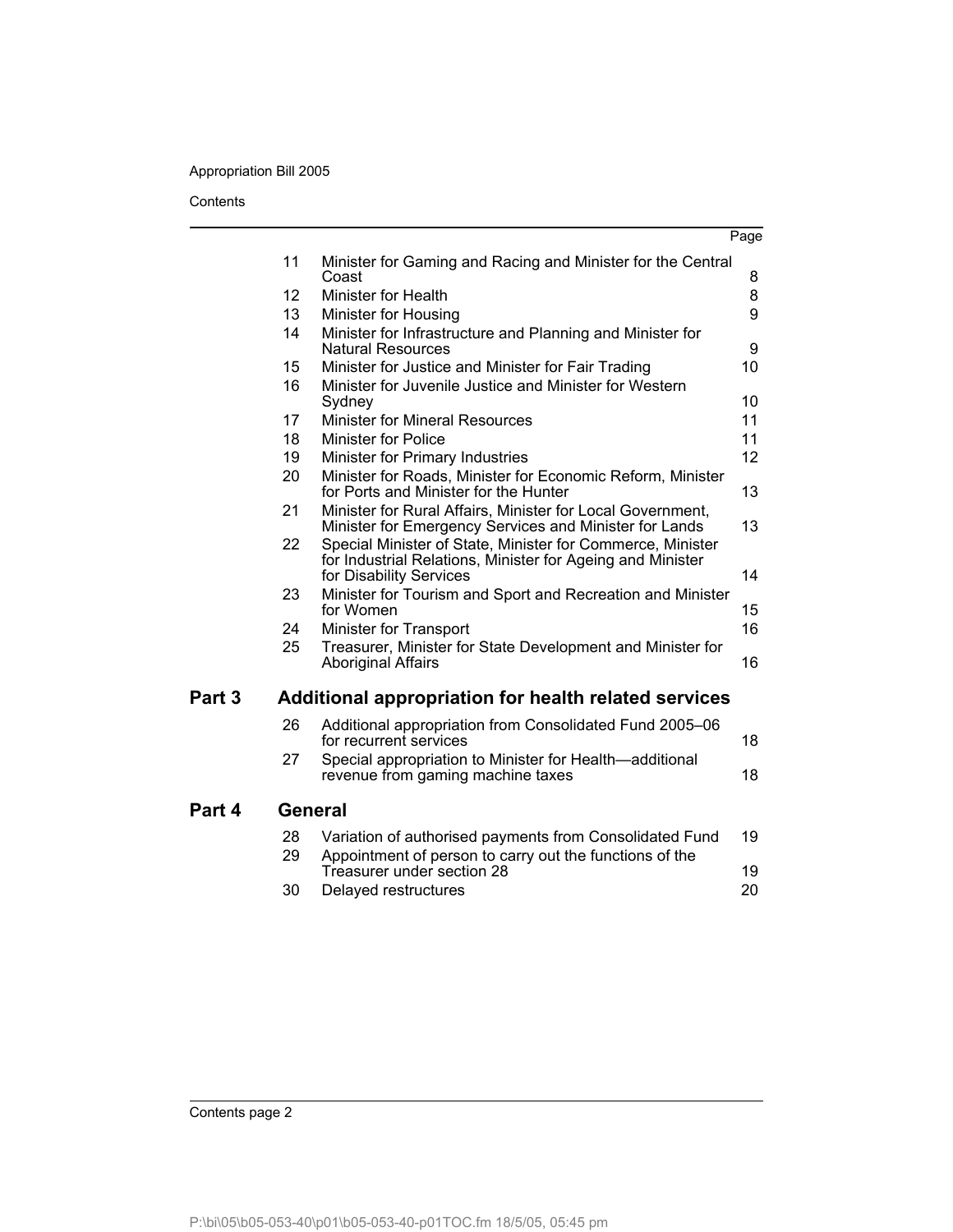

New South Wales

# **Appropriation Bill 2005**

No , 2005

### **A Bill for**

An Act to appropriate out of the Consolidated Fund sums for the recurrent services and capital works and services of the Government for the year 2005–06.

See also *Appropriation (Parliament) Bill 2005*, *Appropriation (Special Offices) Bill 2005*, *Fiscal Responsibility Bill 2005* and *State Revenue Legislation Amendment (Budget Measures) Bill 2005*.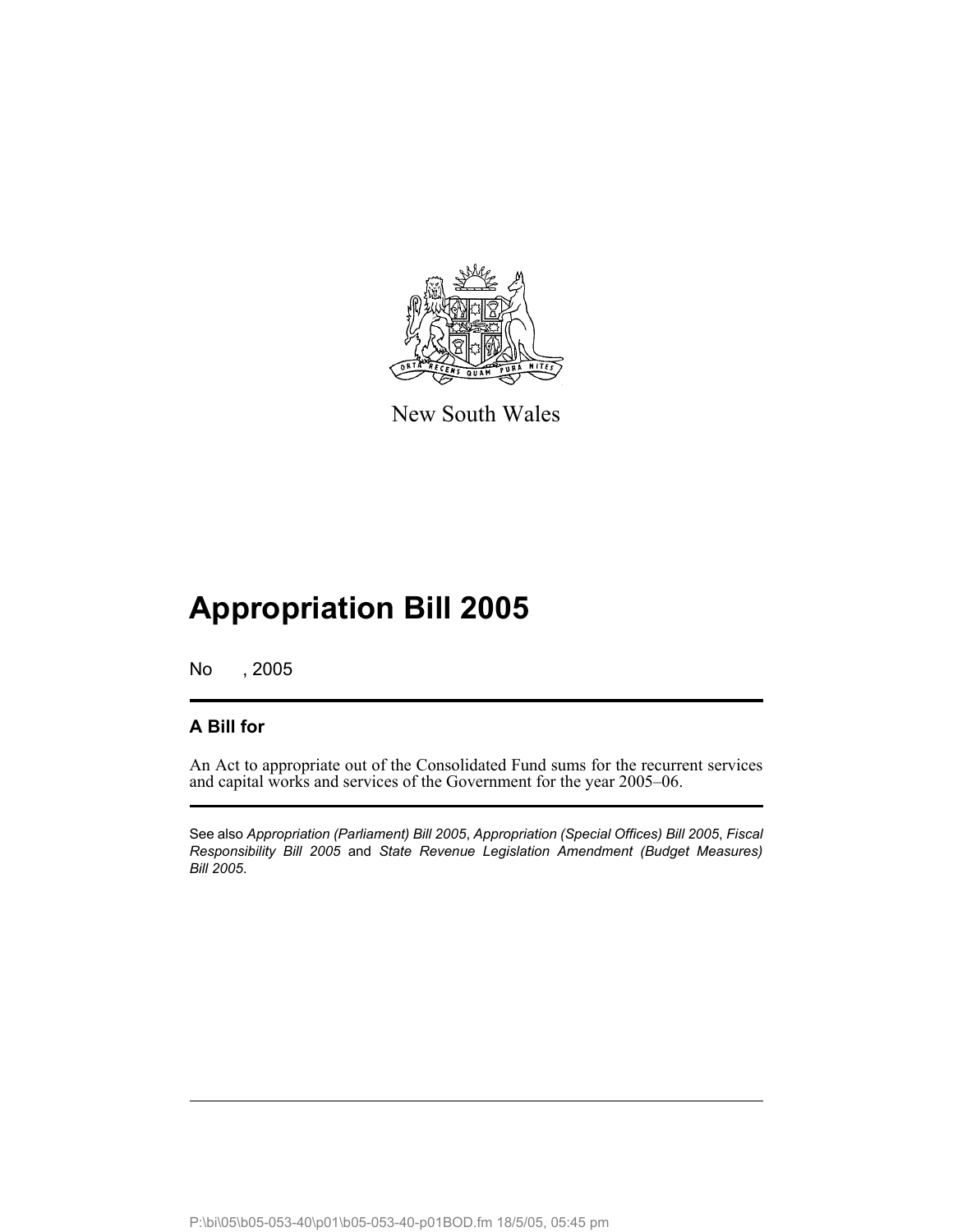Clause 1 Appropriation Bill 2005 Part 1 Preliminary

<span id="page-5-2"></span><span id="page-5-1"></span><span id="page-5-0"></span>

|        | The Legislature of New South Wales enacts:                                                                   |                |
|--------|--------------------------------------------------------------------------------------------------------------|----------------|
| Part 1 | <b>Preliminary</b>                                                                                           | $\overline{2}$ |
| 1      | Name of Act                                                                                                  | 3              |
|        | This Act is the <i>Appropriation Act 2005</i> .                                                              | $\overline{4}$ |
| 2      | Commencement                                                                                                 | 5              |
|        | This Act commences or is taken to have commenced on 1 July 2005.                                             | 6              |
| 3      | Interpretation                                                                                               | 7              |
|        | In this Act, a reference to the year 2005–06 is a reference to the year<br>from 1 July 2005 to 30 June 2006. | 8<br>9         |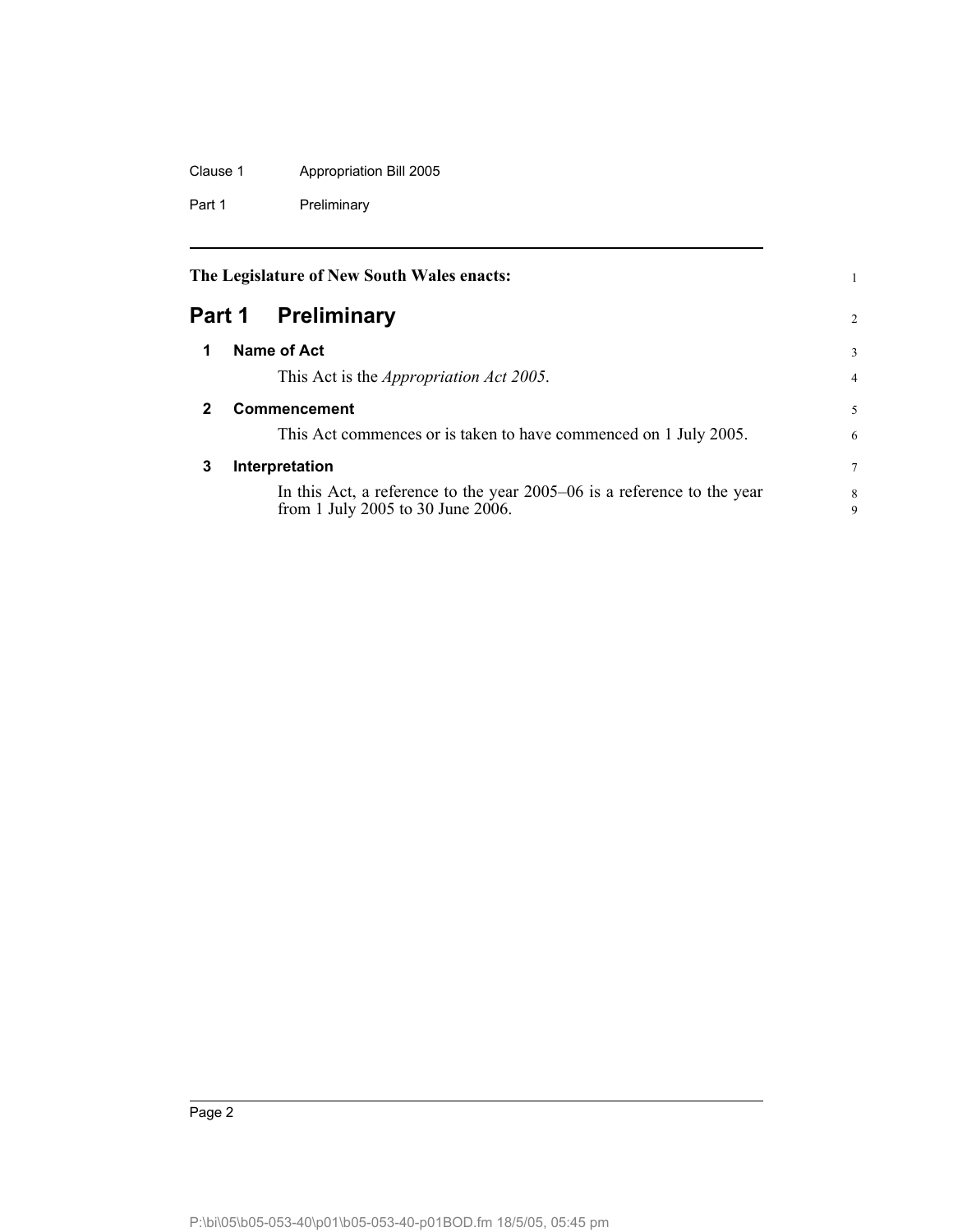| Appropriation Bill 2005                     | Clause 4 |
|---------------------------------------------|----------|
| Appropriations out of the Consolidated Fund | Part 2   |

## <span id="page-6-1"></span><span id="page-6-0"></span>**Part 2 Appropriations out of the Consolidated Fund**

#### **4 General appropriation from Consolidated Fund 2005–06 for recurrent services**

- (1) Out of the Consolidated Fund there are hereby appropriated the sums identified in sections 6 to 25, inclusive, as the sums appropriated by this Act for recurrent services, which sums may be issued and applied for or towards the several uses and purposes expressed in those sections for the recurrent services of the Government for the year 2005–06.
- (2) The total sum appropriated out of the Consolidated Fund for the recurrent services of the Government for the year 2005–06, in accordance with the provisions of sections 6 to 25, inclusive, is the sum of \$34,621,912,000.
- (3) Any amounts expended for recurrent services under section 25 of the *Public Finance and Audit Act 1983* or any Supply Act on or after 1 July 2005 and before the date of assent to this Act are taken to have been expended out of such of the sums for recurrent services set out in sections 6 to 25, inclusive, as may be determined by the Treasurer.

#### <span id="page-6-2"></span>**5 General appropriation from Consolidated Fund 2005–06 for capital works and services**

- (1) Out of the Consolidated Fund there are hereby appropriated the sums identified in sections 6 to 25, inclusive, as the sums appropriated by this Act for capital works and services, which sums may be issued and applied for or towards the several uses and purposes expressed in those sections for capital works and services for the year 2005–06.
- (2) The total sum appropriated out of the Consolidated Fund for capital works and services for the year 2005–06, in accordance with the provisions of sections 6 to 25, inclusive, is the sum of \$3,348,119,000.
- (3) Any amounts expended for capital works and services under section 25 of the *Public Finance and Audit Act 1983* or any Supply Act on or after 1 July 2005 and before the date of assent to this Act are taken to have been expended out of such of the sums for capital works and services set out in sections 6 to 25, inclusive, as may be determined by the Treasurer.

#### <span id="page-6-3"></span>**6 Premier, Minister for the Arts and Minister for Citizenship**

(1) RECURRENT SERVICES: The sum of \$428,128,000 is hereby appropriated to the Premier, Minister for the Arts and Minister for Citizenship for the recurrent services of the following:

1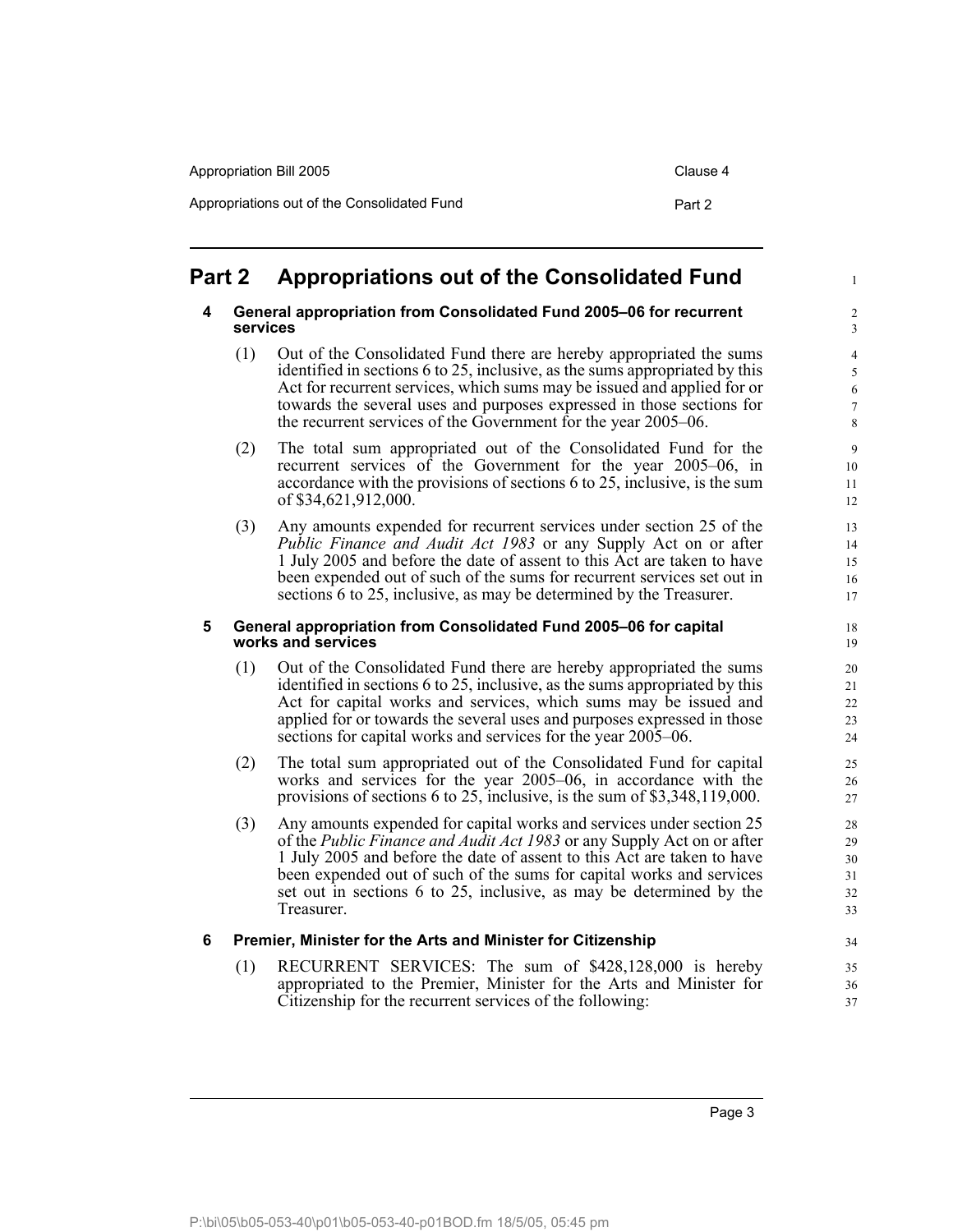#### Clause 6 Appropriation Bill 2005

Part 2 **Appropriations out of the Consolidated Fund** 

|     |                                                                   | \$,000  |
|-----|-------------------------------------------------------------------|---------|
| 01. | Cabinet Office                                                    | 24,142  |
| 02. | Parliamentary Counsel's Office                                    | 5,853   |
| 03. | Premier's Department                                              | 128,255 |
| 04. | Independent Pricing and Regulatory Tribunal of<br>New South Wales | 14,752  |
| 05. | Natural Resources Commission                                      | 4,269   |
| 06. | Ministry for the Arts                                             | 80,523  |
| 07. | State Library of New South Wales                                  | 57,108  |
| 08. | Australian Museum                                                 | 22,708  |
| 09. | Museum of Applied Arts and Sciences                               | 29,752  |
| 10. | <b>Historic Houses Trust of New South Wales</b>                   | 17,422  |
| 11. | Art Gallery of New South Wales                                    | 18,299  |
| 12. | State Records Authority of New South Wales                        | 5,061   |
| 13. | New South Wales Film and Television Office                        | 9,070   |
| 14. | <b>Community Relations Commission</b>                             | 10,914  |
|     | Total, Recurrent Services                                         | 428,128 |

(2) CAPITAL WORKS AND SERVICES: The sum of \$43,963,000 is hereby appropriated to the Premier, Minister for the Arts and Minister for Citizenship for the capital works and services of the following:

|     |                                                                   | \$,000 |
|-----|-------------------------------------------------------------------|--------|
| 01. | Cabinet Office                                                    | 150    |
| 02. | Parliamentary Counsel's Office                                    | 1,190  |
| 03. | Premier's Department                                              | 1,317  |
| 04. | Independent Pricing and Regulatory Tribunal of<br>New South Wales | 180    |
| 05. | Ministry for the Arts                                             | 17.738 |
| 06. | State Library of New South Wales                                  | 10,780 |
| 07. | Australian Museum                                                 | 5,385  |
| 08. | Museum of Applied Arts and Sciences                               | 4,833  |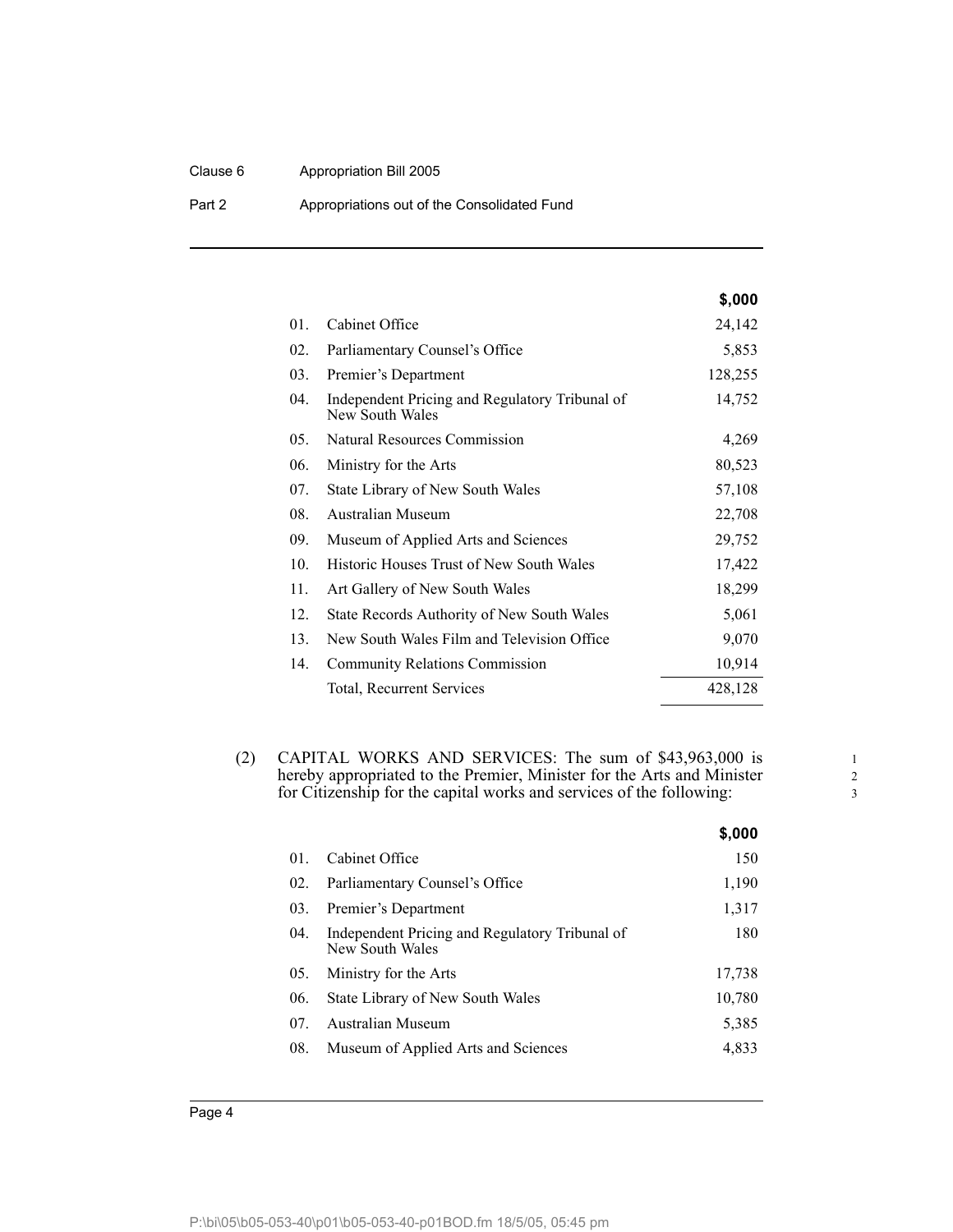| Appropriation Bill 2005                     | Clause 7 |
|---------------------------------------------|----------|
| Appropriations out of the Consolidated Fund | Part 2   |

|     |                                            | \$,000 |
|-----|--------------------------------------------|--------|
| (9) | Historic Houses Trust of New South Wales   | 231    |
| 10. | Art Gallery of New South Wales             | 1,770  |
| 11. | State Records Authority of New South Wales | 345    |
| 12  | New South Wales Film and Television Office | 44     |
|     | Total, Capital Works and Services          | 43.963 |

#### <span id="page-8-0"></span>**7 Attorney General and Minister for the Environment**

(1) RECURRENT SERVICES: The sum of \$874,900,000 is hereby appropriated to the Attorney General and Minister for the Environment for the recurrent services of the following:

|                  |                                            | \$,000  |
|------------------|--------------------------------------------|---------|
| 01.              | Attorney General's Department              | 397,467 |
| 02.              | Judicial Commission of New South Wales     | 4,404   |
| 03.              | Legal Aid Commission of New South Wales    | 82,927  |
| 04.              | Department of Environment and Conservation | 355,948 |
| 0.5 <sub>1</sub> | <b>Environmental Trust</b>                 | 17,019  |
| 06.              | Royal Botanic Gardens and Domain Trust     | 17,135  |
|                  | Total, Recurrent Services                  | 874,900 |

(2) CAPITAL WORKS AND SERVICES: The sum of \$145,648,000 is hereby appropriated to the Attorney General and Minister for the Environment for the capital works and services of the following:

|      |                                            | \$.UUU  |
|------|--------------------------------------------|---------|
| 01.  | Attorney General's Department              | 96,959  |
| 02.  | Judicial Commission of New South Wales     | 150     |
| 03.  | Legal Aid Commission of New South Wales    | 3,716   |
| (04) | Department of Environment and Conservation | 40,089  |
| 05.  | Royal Botanic Gardens and Domain Trust     | 4.734   |
|      | Total, Capital Works and Services          | 145,648 |
|      |                                            |         |

 $\ddot{\bullet}$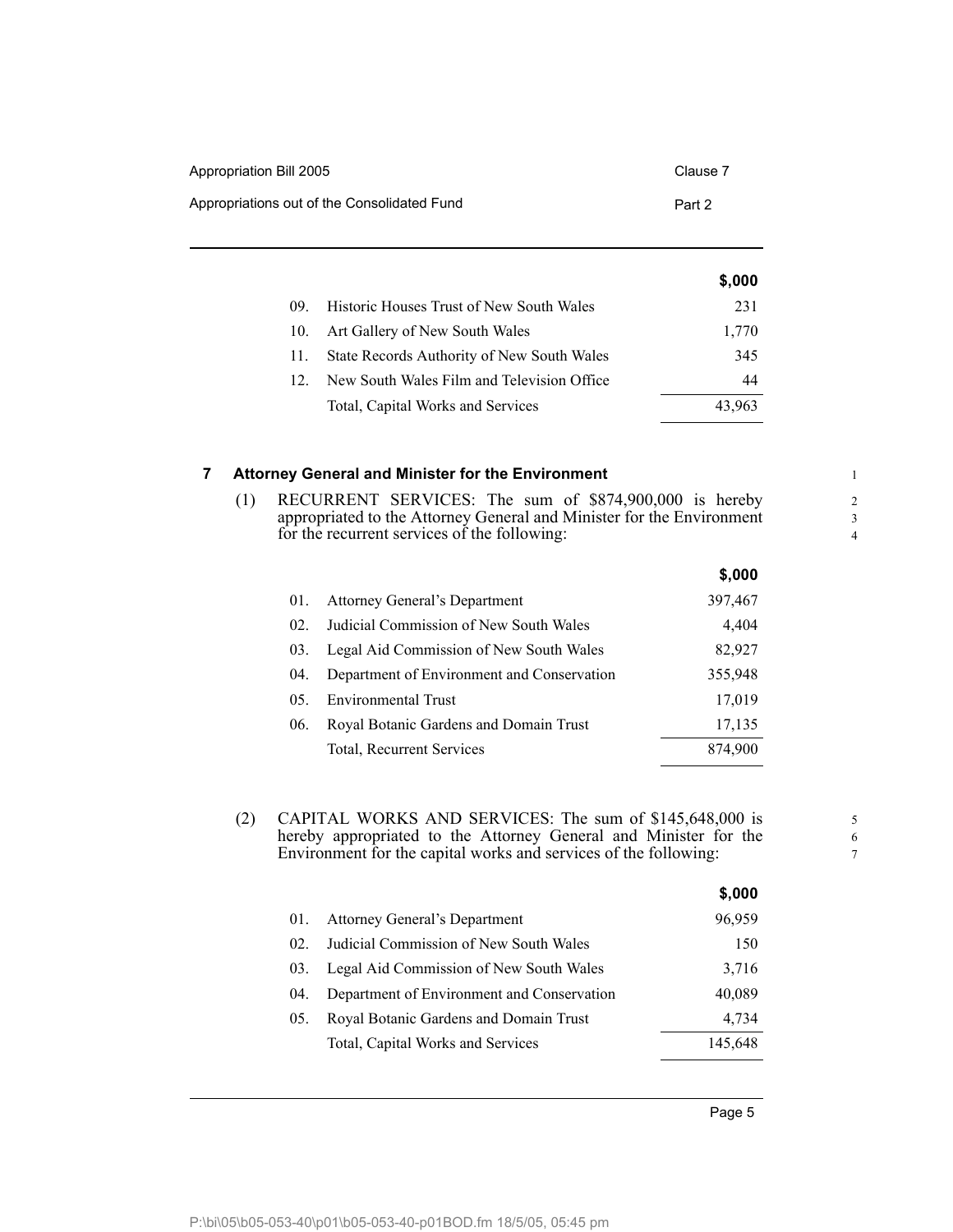#### Clause 8 Appropriation Bill 2005

Part 2 **Appropriations out of the Consolidated Fund** 

#### <span id="page-9-0"></span>**8 Minister for Community Services and Minister for Youth**

(1) RECURRENT SERVICES: The sum of \$974,909,000 is hereby appropriated to the Minister for Community Services and Minister for Youth for the recurrent services of the following:

5 6 7

|     |                                          | \$,000  |
|-----|------------------------------------------|---------|
| 01. | Department of Community Services         | 963,849 |
| 02  | Office of the Children's Guardian        | 3,094   |
| 03. | Commission for Children and Young People | 7.966   |
|     | Total, Recurrent Services                | 974.909 |

(2) CAPITAL WORKS AND SERVICES: The sum of \$20,807,000 is hereby appropriated to the Minister for Community Services and Minister for Youth for the capital works and services of the following:

|     |                                          | \$,000 |
|-----|------------------------------------------|--------|
| 01. | Department of Community Services         | 20,593 |
| 02. | Office of the Children's Guardian        | 40     |
| 03. | Commission for Children and Young People | 174    |
|     | Total, Capital Works and Services        | 20,807 |

#### <span id="page-9-1"></span>**9 Minister for Education and Training**

(1) RECURRENT SERVICES: The sum of \$8,241,229,000 is hereby appropriated to the Minister for Education and Training for the recurrent services of the following:

|          |                                      | \$,000      |
|----------|--------------------------------------|-------------|
| 01.      | Department of Education and Training | 8,154,915   |
| $02_{-}$ | Office of the Board of Studies       | 86,314      |
|          | Total, Recurrent Services            | 8, 241, 229 |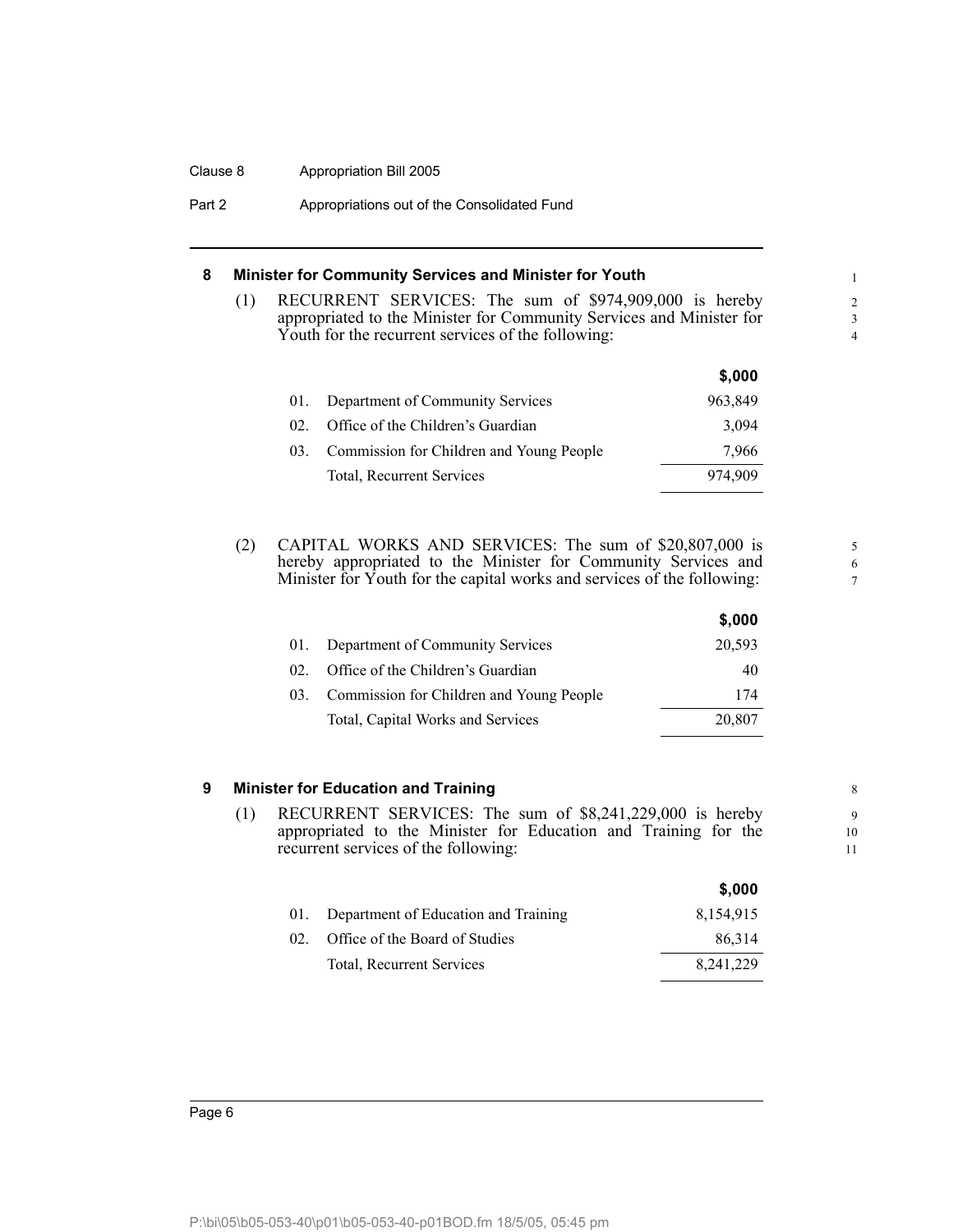| Appropriation Bill 2005                     | Clause 10 |
|---------------------------------------------|-----------|
| Appropriations out of the Consolidated Fund | Part 2    |

(2) CAPITAL WORKS AND SERVICES: The sum of \$462,476,000 is hereby appropriated to the Minister for Education and Training for the capital works and services of the following:

|          |                                          | \$.000  |
|----------|------------------------------------------|---------|
|          | 01. Department of Education and Training | 462,003 |
| $02_{-}$ | Office of the Board of Studies           | 473     |
|          | Total, Capital Works and Services        | 462,476 |

#### <span id="page-10-0"></span>**10 Minister for Energy and Utilities and Minister for Science and Medical Research**

(1) RECURRENT SERVICES: The sum of \$263,672,000 is hereby appropriated to the Minister for Energy and Utilities and Minister for Science and Medical Research for the recurrent services of the following:

|     |                                                    | \$,000  |
|-----|----------------------------------------------------|---------|
| 01. | Department of Energy, Utilities and Sustainability | 153,588 |
| 02. | Payments for Water and Sewerage Assistance         | 96,906  |
| 03. | Ministry for Science and Medical Research          | 13,178  |
|     | Total, Recurrent Services                          | 263,672 |
|     |                                                    |         |

(2) CAPITAL WORKS AND SERVICES: The sum of \$388,000 is hereby appropriated to the Minister for Energy and Utilities and Minister for Science and Medical Research for the capital works and services of the following:

|     |                                                    | \$,000 |
|-----|----------------------------------------------------|--------|
| 01. | Department of Energy, Utilities and Sustainability | 388    |
|     | Total, Capital Works and Services                  | 388    |

1 2 3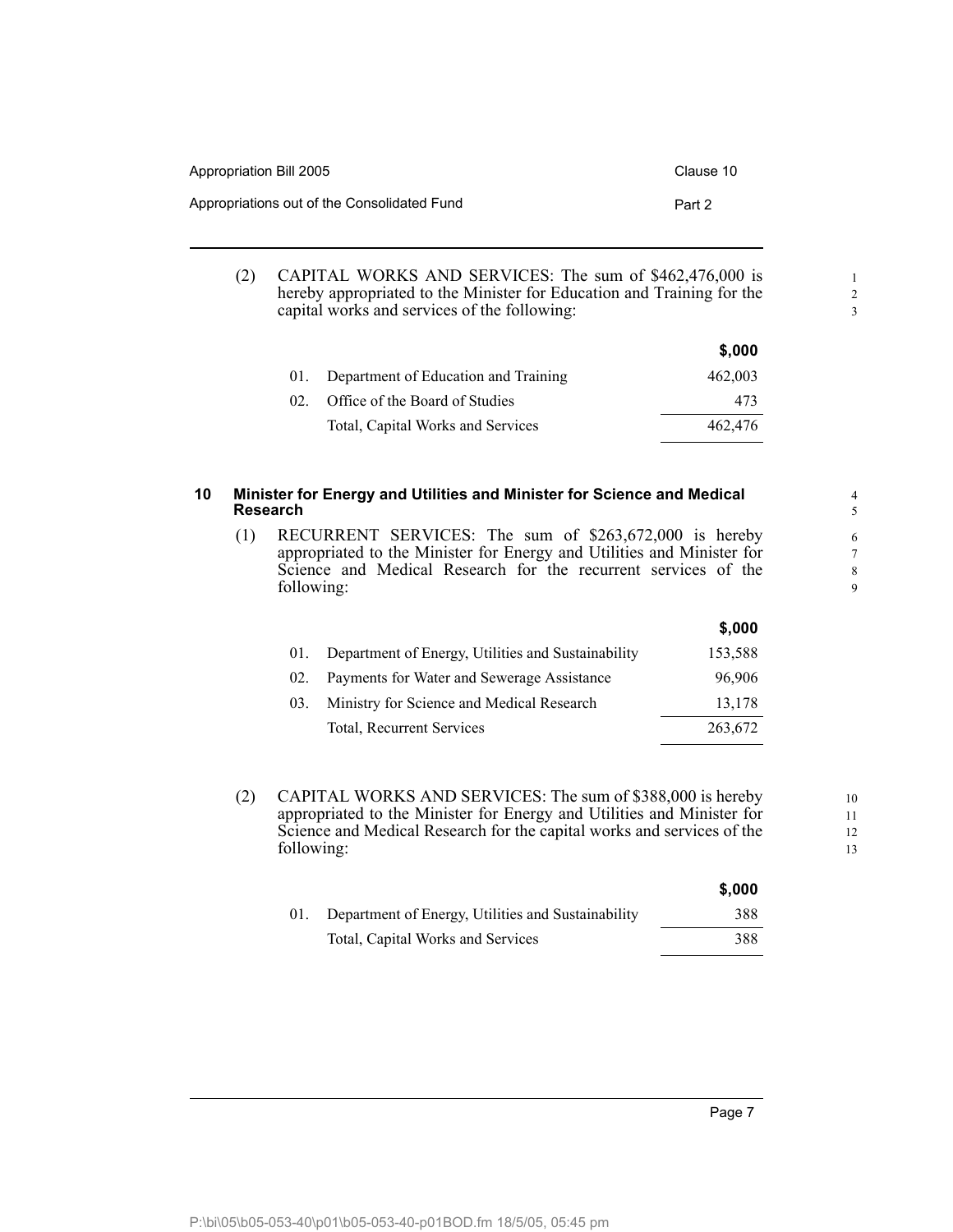#### Clause 11 Appropriation Bill 2005

| Part 2 | Appropriations out of the Consolidated Fund |  |
|--------|---------------------------------------------|--|
|--------|---------------------------------------------|--|

#### <span id="page-11-0"></span>**11 Minister for Gaming and Racing and Minister for the Central Coast**

(1) RECURRENT SERVICES: The sum of \$38,053,000 is hereby appropriated to the Minister for Gaming and Racing and Minister for the Central Coast for the recurrent services of the following:

|     |                                 | \$,000 |
|-----|---------------------------------|--------|
| 01. | Department of Gaming and Racing | 31,806 |
| 02. | Casino Control Authority        | 6.247  |
|     | Total, Recurrent Services       | 38,053 |

(2) CAPITAL WORKS AND SERVICES: The sum of \$1,866,000 is hereby appropriated to the Minister for Gaming and Racing and Minister for the Central Coast for the capital works and services of the following:

| 01. Department of Gaming and Racing | 1.796 |
|-------------------------------------|-------|
| 02. Casino Control Authority        | 70    |
| Total, Capital Works and Services   | 1,866 |
|                                     |       |

#### <span id="page-11-1"></span>**12 Minister for Health**

(1) RECURRENT SERVICES: The sum of \$8,995,729,000 is hereby appropriated to the Minister for Health for the recurrent services of the following:

|     |                                   | \$,000    |
|-----|-----------------------------------|-----------|
|     | 01. Department of Health          | 8,986,306 |
| 02. | Health Care Complaints Commission | 9.423     |
|     | Total, Recurrent Services         | 8,995,729 |

(2) CAPITAL WORKS AND SERVICES: The sum of \$455,621,000 is hereby appropriated to the Minister for Health for the capital works and services of the following:

13 14 15

**\$,000**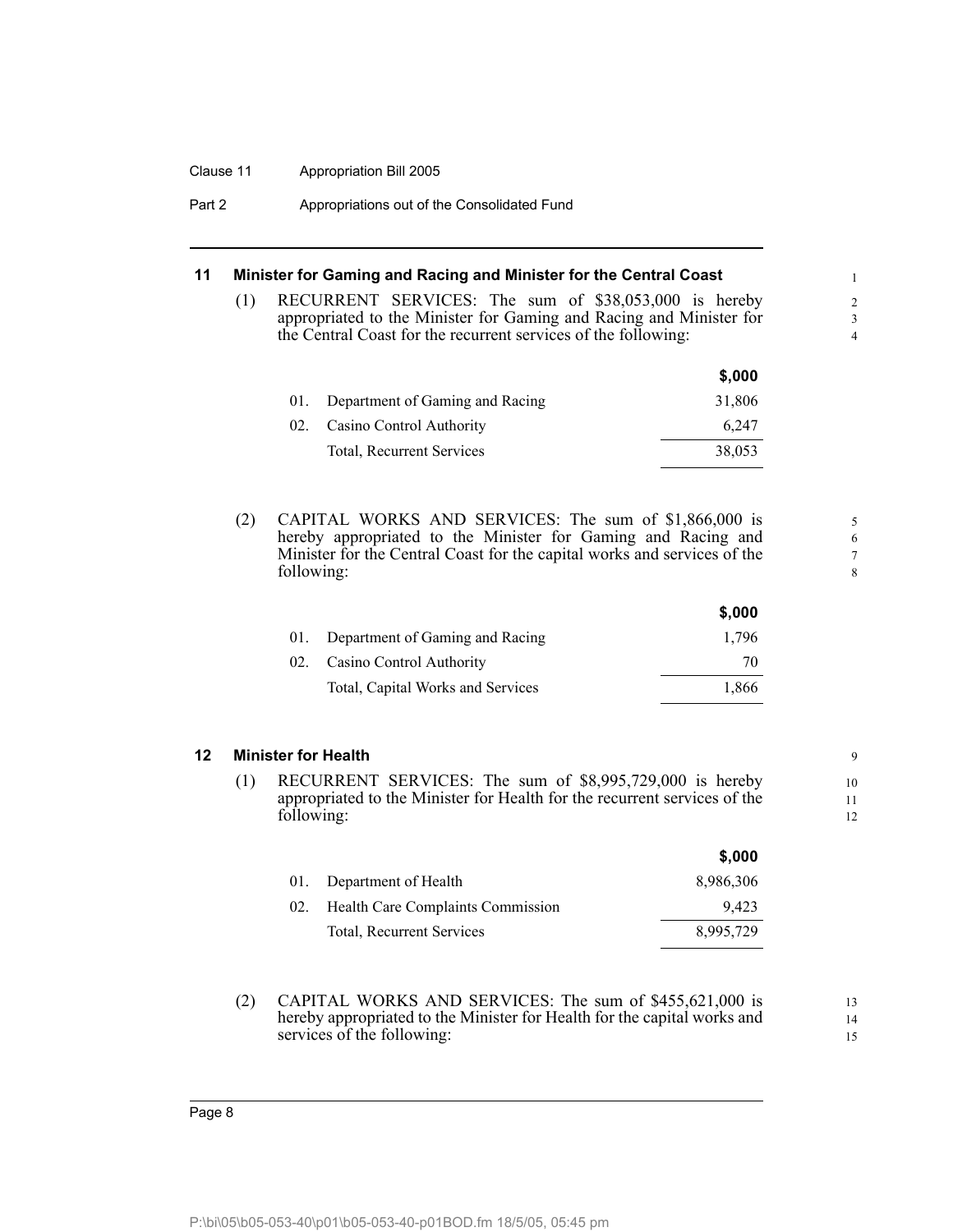| Appropriation Bill 2005                     | Clause 13 |
|---------------------------------------------|-----------|
| Appropriations out of the Consolidated Fund | Part 2    |

|          |                                   | \$,000  |
|----------|-----------------------------------|---------|
|          | 01. Department of Health          | 455,503 |
| $02_{-}$ | Health Care Complaints Commission | 118     |
|          | Total, Capital Works and Services | 455,621 |

### <span id="page-12-0"></span>**13 Minister for Housing**

RECURRENT SERVICES: The sum of \$518,294,000 is hereby appropriated to the Minister for Housing for the recurrent services of the following:

|                                                                          | \$,000  |
|--------------------------------------------------------------------------|---------|
| Payments to Other Government Bodies Under the<br>Control of the Minister | 518.294 |
| Total, Recurrent Services                                                | 518.294 |
|                                                                          |         |

#### <span id="page-12-1"></span>**14 Minister for Infrastructure and Planning and Minister for Natural Resources**

(1) RECURRENT SERVICES: The sum of \$460,786,000 is hereby appropriated to the Minister for Infrastructure and Planning and Minister for Natural Resources for the recurrent services of the following:

|     |                                                                 | \$,000  |
|-----|-----------------------------------------------------------------|---------|
|     | 01. Heritage Office                                             | 7,600   |
| 02. | Department of Infrastructure, Planning and Natural<br>Resources | 453,186 |
|     | Total, Recurrent Services                                       | 460,786 |

(2) CAPITAL WORKS AND SERVICES: The sum of \$29,144,000 is hereby appropriated to the Minister for Infrastructure and Planning and Minister for Natural Resources for the capital works and services of the following:

11 12 13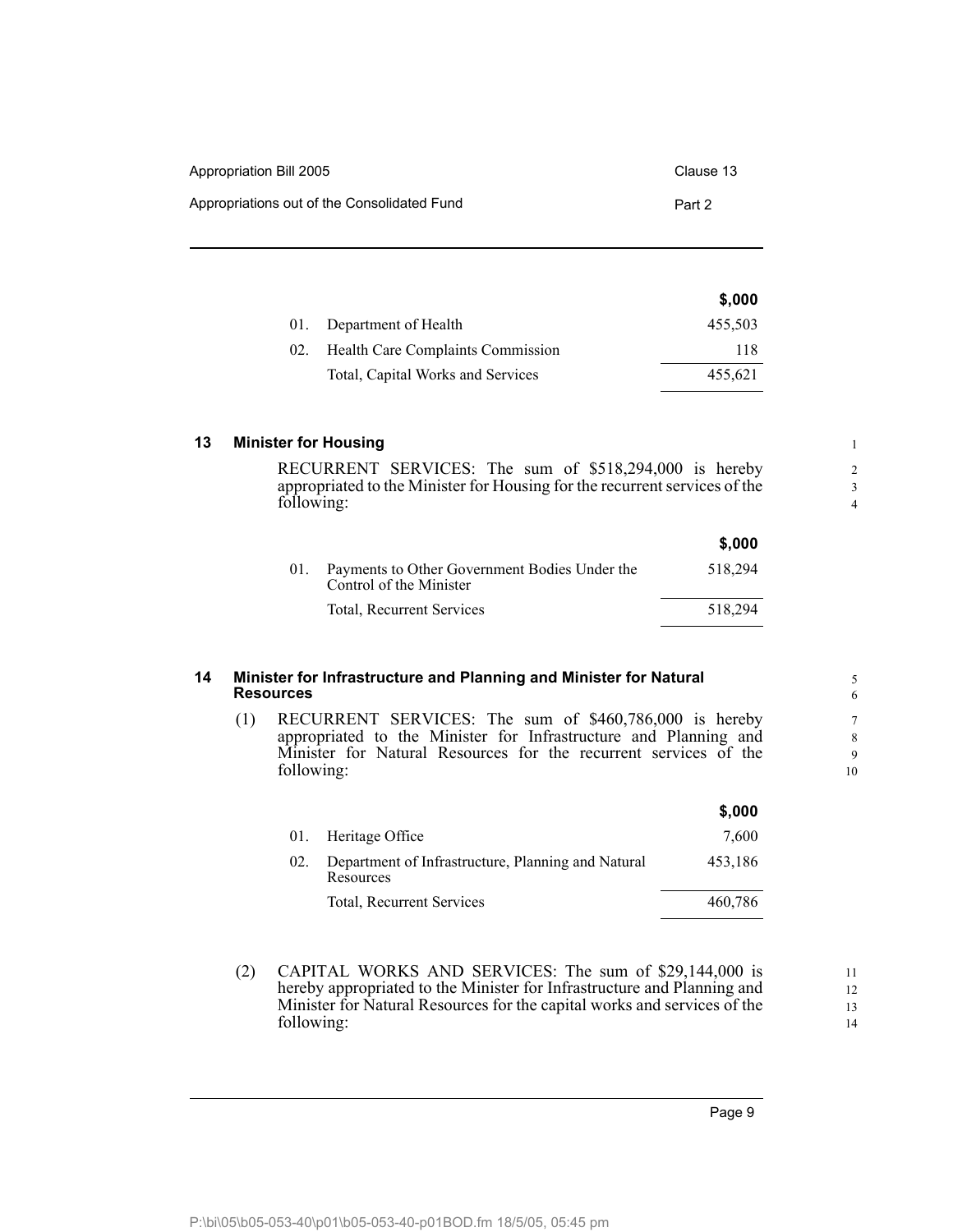#### Clause 15 Appropriation Bill 2005

| Part 2 | Appropriations out of the Consolidated Fund |  |
|--------|---------------------------------------------|--|
|--------|---------------------------------------------|--|

|     |                                                                 | \$,000 |
|-----|-----------------------------------------------------------------|--------|
|     | 01. Heritage Office                                             | 19     |
| 02. | Department of Infrastructure, Planning and Natural<br>Resources | 29.125 |
|     | Total, Capital Works and Services                               | 29.144 |

#### <span id="page-13-0"></span>**15 Minister for Justice and Minister for Fair Trading**

(1) RECURRENT SERVICES: The sum of \$651,783,000 is hereby appropriated to the Minister for Justice and Minister for Fair Trading for the recurrent services of the following:

|     |                                   | \$.000  |
|-----|-----------------------------------|---------|
| 01. | Department of Corrective Services | 651,783 |
|     | <b>Total, Recurrent Services</b>  | 651.783 |

(2) CAPITAL WORKS AND SERVICES: The sum of \$164,500,000 is hereby appropriated to the Minister for Justice and Minister for Fair Trading for the capital works and services of the following:

|     |                                   | \$,000  |
|-----|-----------------------------------|---------|
| 01. | Department of Corrective Services | 164,500 |
|     | Total, Capital Works and Services | 164,500 |

#### <span id="page-13-1"></span>**16 Minister for Juvenile Justice and Minister for Western Sydney**

(1) RECURRENT SERVICES: The sum of \$120,383,000 is hereby appropriated to the Minister for Juvenile Justice and Minister for Western Sydney for the recurrent services of the following:

|                                    | \$.000  |
|------------------------------------|---------|
| 01. Department of Juvenile Justice | 120,383 |
| <b>Total, Recurrent Services</b>   | 120,383 |

**\$,000**

5 6 7

Page 10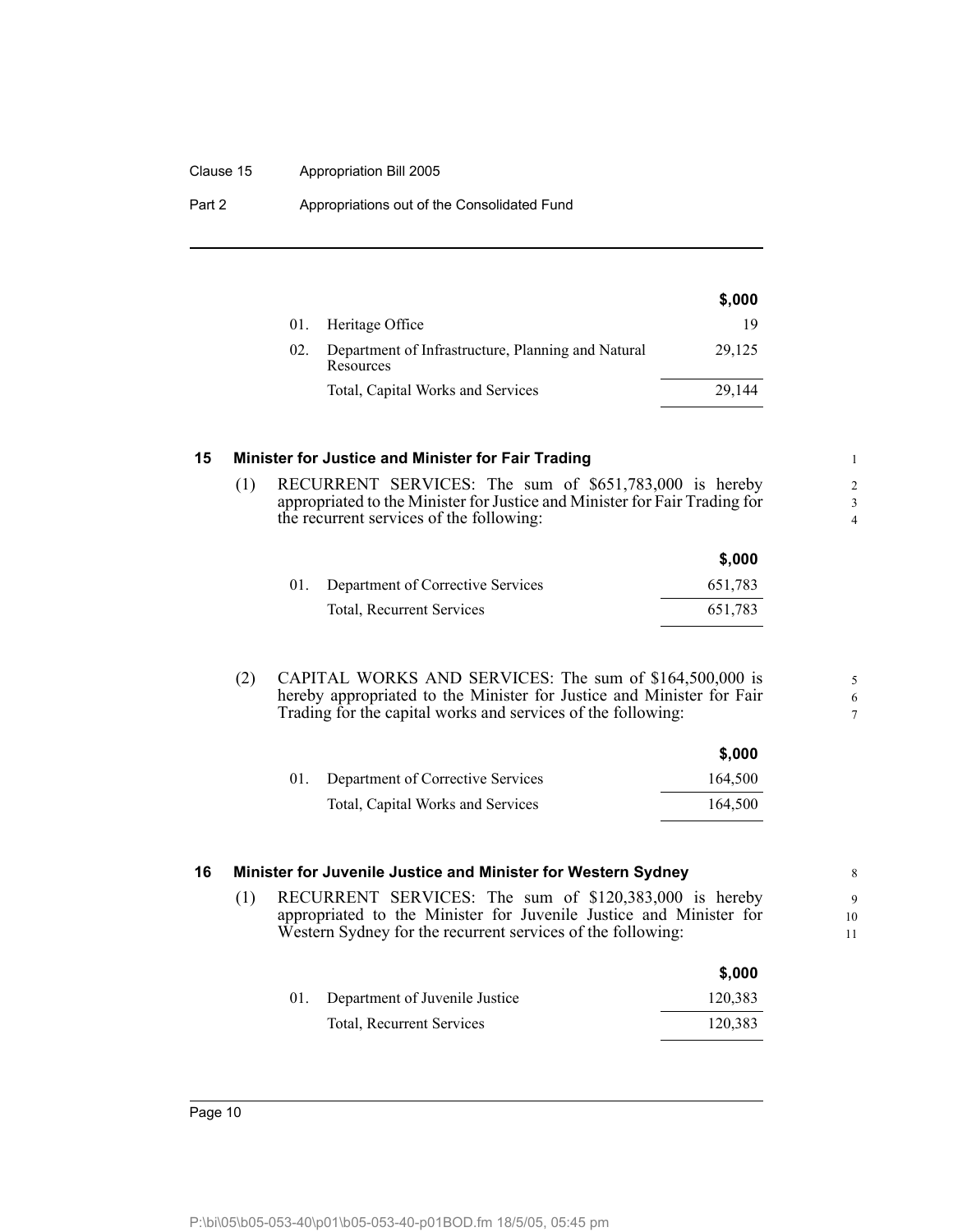| Appropriation Bill 2005 |                                                                                                                                                                                                            | Clause 17 |
|-------------------------|------------------------------------------------------------------------------------------------------------------------------------------------------------------------------------------------------------|-----------|
|                         | Appropriations out of the Consolidated Fund                                                                                                                                                                | Part 2    |
| (2)                     | CAPITAL WORKS AND SERVICES: The sum of \$12,665,000 is<br>hereby appropriated to the Minister for Juvenile Justice and Minister for<br>Western Sydney for the capital works and services of the following: |           |
|                         |                                                                                                                                                                                                            | \$,000    |
|                         | Department of Juvenile Justice<br>01.                                                                                                                                                                      | 12,665    |
|                         | Total, Capital Works and Services                                                                                                                                                                          | 12,665    |

#### <span id="page-14-0"></span>**17 Minister for Mineral Resources**

(1) RECURRENT SERVICES: The sum of \$53,800,000 is hereby appropriated to the Minister for Mineral Resources for the recurrent services of the following:

|                             | \$,000 |
|-----------------------------|--------|
| 01. Coal Compensation Board | 53,800 |
| Total, Recurrent Services   | 53.800 |

(2) CAPITAL WORKS AND SERVICES: The sum of \$100,000 is hereby appropriated to the Minister for Mineral Resources for the capital works and services of the following:

|                                   | \$,000 |
|-----------------------------------|--------|
| 01. Coal Compensation Board       | 100.   |
| Total, Capital Works and Services | 100    |

#### <span id="page-14-1"></span>**18 Minister for Police**

(1) RECURRENT SERVICES: The sum of \$1,784,557,000 is hereby appropriated to the Minister for Police for the recurrent services of the following:

1 2 3

8 9 10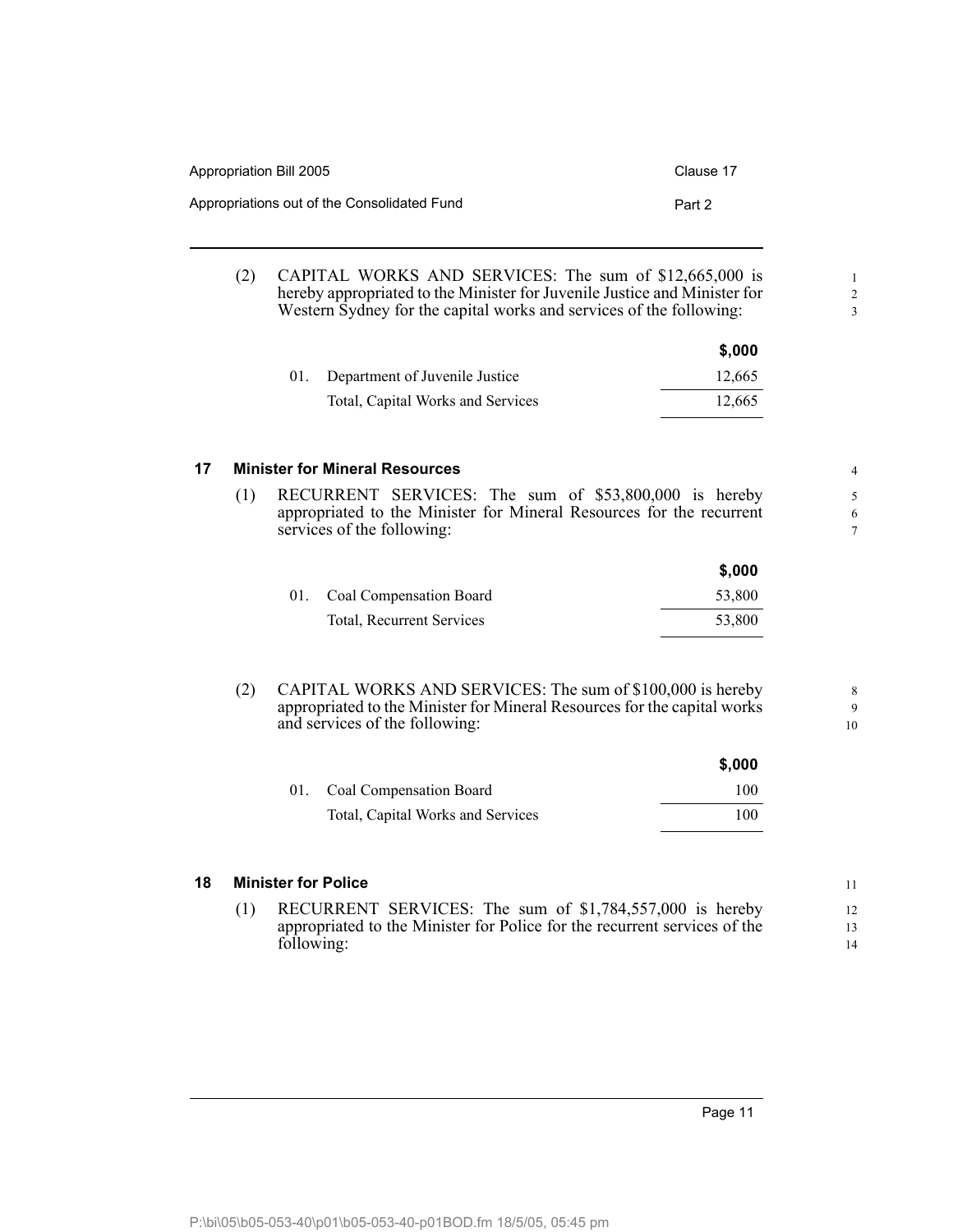#### Clause 19 Appropriation Bill 2005

| Part 2 | Appropriations out of the Consolidated Fund |
|--------|---------------------------------------------|
|--------|---------------------------------------------|

|                 |                                  | \$,000    |
|-----------------|----------------------------------|-----------|
| 01.             | Ministry for Police              | 9,837     |
| 02.             | NSW Police                       | 1,747,115 |
| 03 <sup>2</sup> | New South Wales Crime Commission | 11,489    |
| 04.             | Police Integrity Commission      | 16,116    |
|                 | <b>Total, Recurrent Services</b> | 1,784,557 |

(2) CAPITAL WORKS AND SERVICES: The sum of \$99,478,000 is hereby appropriated to the Minister for Police for the capital works and services of the following:

|                 |                                   | \$,000 |
|-----------------|-----------------------------------|--------|
| 01.             | Ministry for Police               | 62     |
| 02 <sub>z</sub> | NSW Police                        | 94.281 |
| 03.             | New South Wales Crime Commission  | 2,586  |
| 04.             | Police Integrity Commission       | 2.549  |
|                 | Total, Capital Works and Services | 99.478 |

#### <span id="page-15-0"></span>**19 Minister for Primary Industries**

(1) RECURRENT SERVICES: The sum of \$274,750,000 is hereby appropriated to the Minister for Primary Industries for the recurrent services of the following:

|     |                                   | \$,000  |
|-----|-----------------------------------|---------|
| 01. | Department of Primary Industries  | 241,121 |
| 02. | <b>Rural Assistance Authority</b> | 33,629  |
|     | Total, Recurrent Services         | 274.750 |

(2) CAPITAL WORKS AND SERVICES: The sum of \$8,890,000 is hereby appropriated to the Minister for Primary Industries for the capital works and services of the following:

8 9 10

1 2 3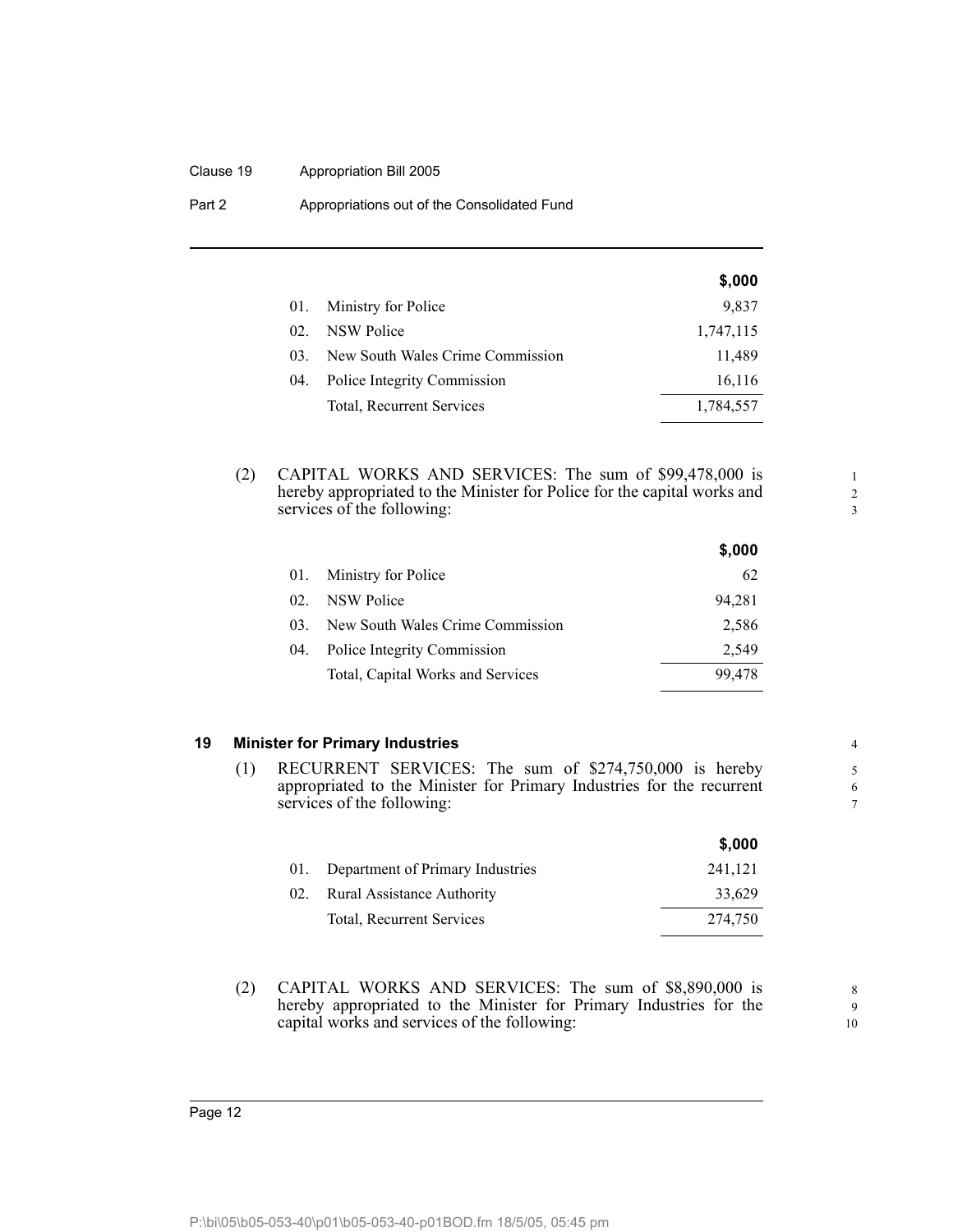| Appropriation Bill 2005                     | Clause 20 |
|---------------------------------------------|-----------|
| Appropriations out of the Consolidated Fund | Part 2    |

| 8.840 |
|-------|
| 50.   |
| 8.890 |
|       |

#### <span id="page-16-0"></span>**20 Minister for Roads, Minister for Economic Reform, Minister for Ports and Minister for the Hunter**

(1) RECURRENT SERVICES: The sum of \$1,467,398,000 is hereby appropriated to the Minister for Roads, Minister for Economic Reform, Minister for Ports and Minister for the Hunter for the recurrent services of the following:

|     |                             | \$,000    |
|-----|-----------------------------|-----------|
| 01. | Roads and Traffic Authority | 1,467,398 |
|     | Total, Recurrent Services   | 1,467,398 |

(2) CAPITAL WORKS AND SERVICES: The sum of \$1,022,587,000 is hereby appropriated to the Minister for Roads, Minister for Economic Reform, Minister for Ports and Minister for the Hunter for the capital works and services of the following:

|     |                                   | \$,000    |
|-----|-----------------------------------|-----------|
| 01. | Roads and Traffic Authority       | 1,022,587 |
|     | Total, Capital Works and Services | 1,022,587 |

#### <span id="page-16-1"></span>**21 Minister for Rural Affairs, Minister for Local Government, Minister for Emergency Services and Minister for Lands**

(1) RECURRENT SERVICES: The sum of \$652,129,000 is hereby appropriated to the Minister for Rural Affairs, Minister for Local Government, Minister for Emergency Services and Minister for Lands for the recurrent services of the following:

Page 13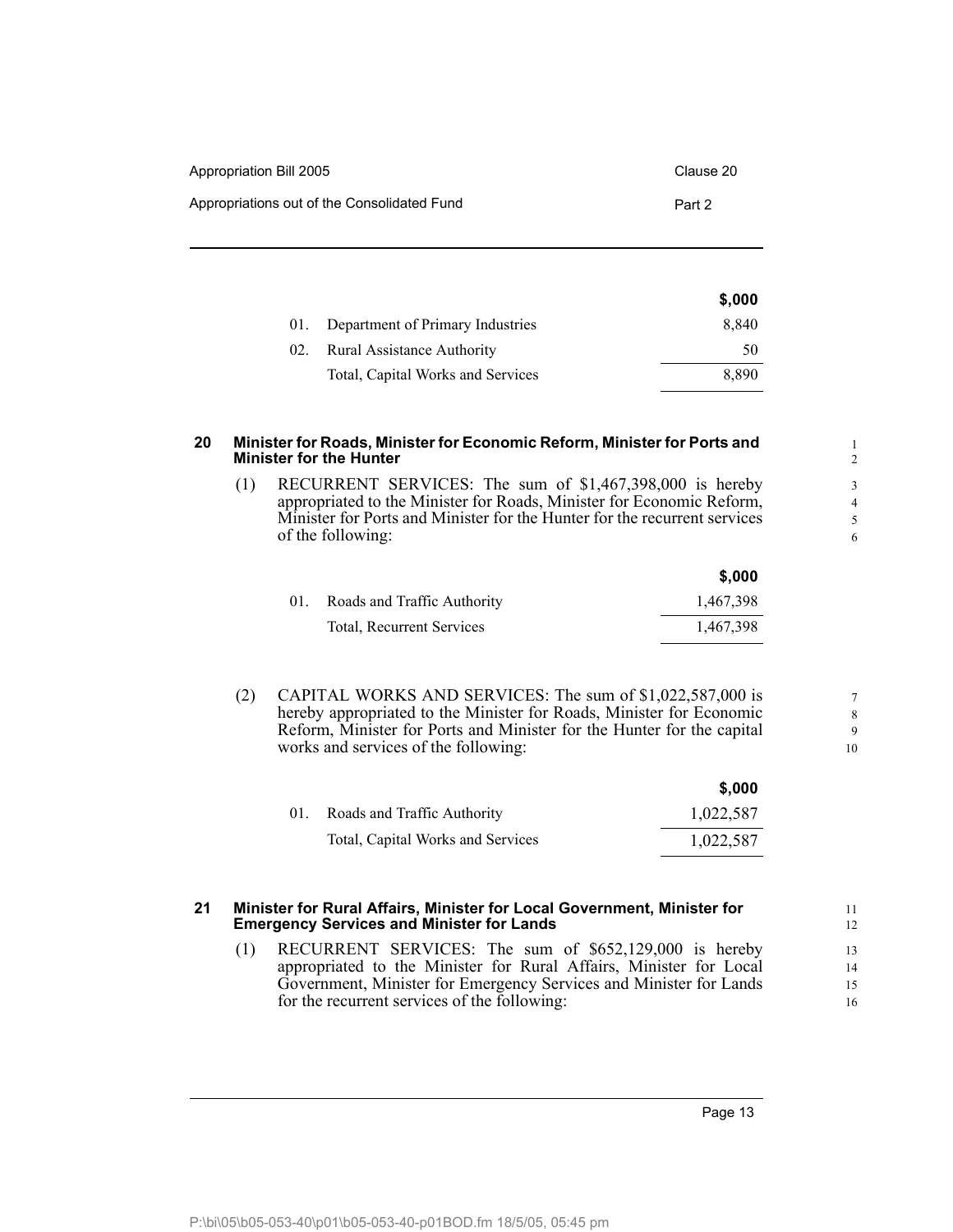#### Clause 22 Appropriation Bill 2005

Part 2 **Appropriations out of the Consolidated Fund** 

|     |                                  | \$,000  |
|-----|----------------------------------|---------|
| 01. | Department of Local Government   | 84,195  |
| 02. | New South Wales Fire Brigades    | 450,441 |
| 03. | Department of Rural Fire Service | 36,572  |
| 04. | <b>State Emergency Service</b>   | 27,603  |
| 05. | Department of Lands              | 53,318  |
|     | Total, Recurrent Services        | 652,129 |

(2) CAPITAL WORKS AND SERVICES: The sum of \$15,694,000 is hereby appropriated to the Minister for Rural Affairs, Minister for Local Government, Minister for Emergency Services and Minister for Lands for the capital works and services of the following:

|     |                                   | \$,000 |
|-----|-----------------------------------|--------|
| 01. | Department of Local Government    | 150    |
| 02. | New South Wales Fire Brigades     | 7,631  |
| 03. | Department of Rural Fire Service  | 819    |
| 04. | <b>State Emergency Service</b>    | 4.187  |
| 05. | Department of Lands               | 2,907  |
|     | Total, Capital Works and Services | 15,694 |

#### <span id="page-17-0"></span>**22 Special Minister of State, Minister for Commerce, Minister for Industrial Relations, Minister for Ageing and Minister for Disability Services**

(1) RECURRENT SERVICES: The sum of \$1,626,000,000 is hereby appropriated to the Special Minister of State, Minister for Commerce, Minister for Industrial Relations, Minister for Ageing and Minister for Disability Services for the recurrent services of the following:

|     |                                                | \$,000    |
|-----|------------------------------------------------|-----------|
| 01. | Department of Commerce                         | 145.427   |
| 02. | Department of Ageing, Disability and Home Care | 1,480,573 |
|     | Total, Recurrent Services                      | 1,626,000 |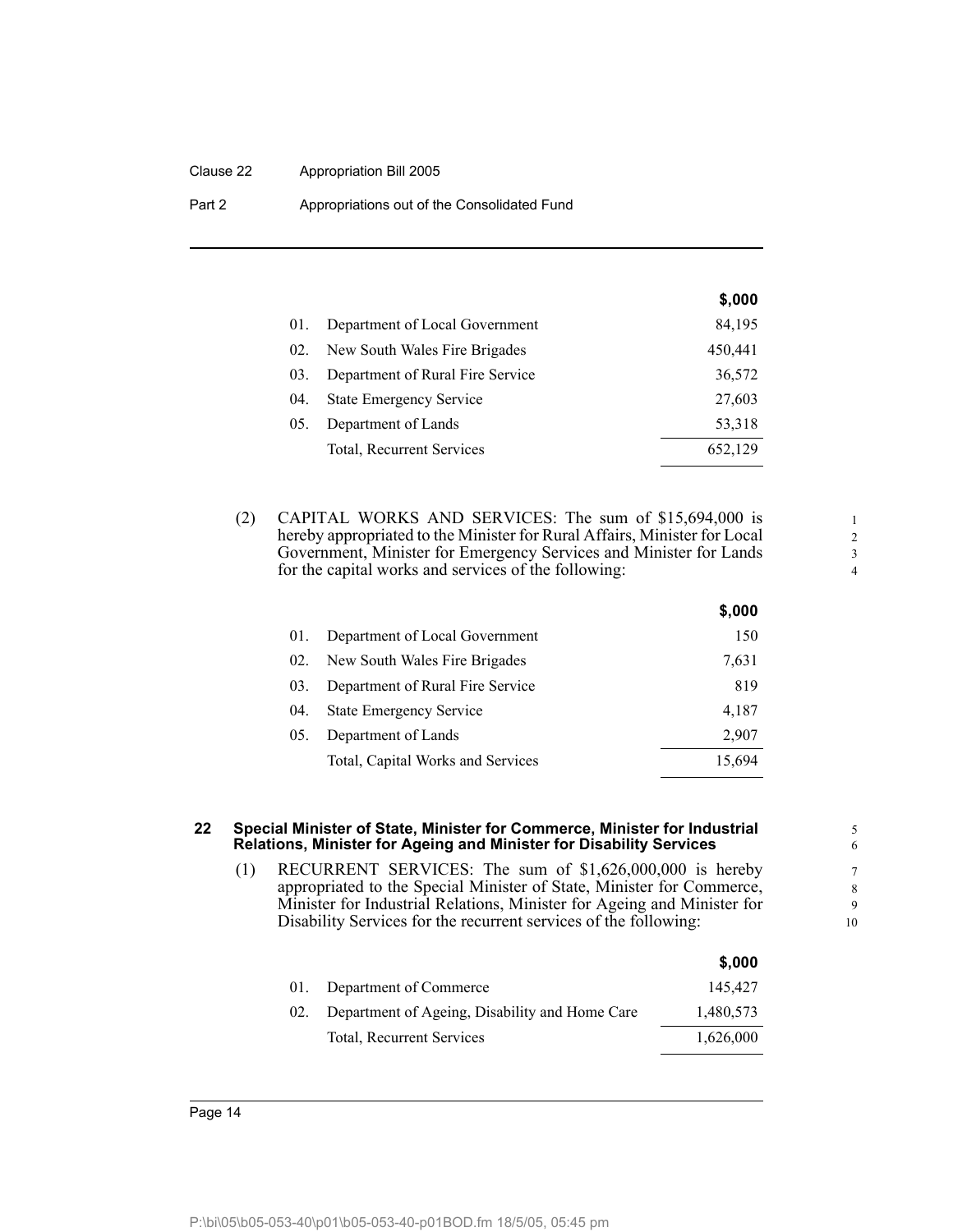| Appropriation Bill 2005                     | Clause 23 |
|---------------------------------------------|-----------|
| Appropriations out of the Consolidated Fund | Part 2    |

(2) CAPITAL WORKS AND SERVICES: The sum of \$84,496,000 is hereby appropriated to the Special Minister of State, Minister for Commerce, Minister for Industrial Relations, Minister for Ageing and Minister for Disability Services for the capital works and services of the following:

|     |                                                | \$,000 |
|-----|------------------------------------------------|--------|
| 01. | Department of Commerce                         | 17.730 |
| 02. | Department of Ageing, Disability and Home Care | 66,766 |
|     | Total, Capital Works and Services              | 84.496 |

#### <span id="page-18-0"></span>**23 Minister for Tourism and Sport and Recreation and Minister for Women**

(1) RECURRENT SERVICES: The sum of \$138,042,000 is hereby appropriated to the Minister for Tourism and Sport and Recreation and Minister for Women for the recurrent services of the following:

|     |                                             | \$,000  |
|-----|---------------------------------------------|---------|
|     | Department of Tourism, Sport and Recreation | 98,687  |
| 02. | Sydney Olympic Park Authority               | 37,027  |
| 03  | Centennial Park and Moore Park Trust        | 2,328   |
|     | Total, Recurrent Services                   | 138,042 |
|     |                                             |         |

(2) CAPITAL WORKS AND SERVICES: The sum of \$28,587,000 is hereby appropriated to the Minister for Tourism and Sport and Recreation and Minister for Women for the capital works and services of the following:

|     |                                             | \$,000 |
|-----|---------------------------------------------|--------|
| 01. | Department of Tourism, Sport and Recreation | 11,460 |
| 02. | Sydney Olympic Park Authority               | 12,611 |
| 03  | Centennial Park and Moore Park Trust        | 4,516  |
|     | Total, Capital Works and Services           | 28,587 |
|     |                                             |        |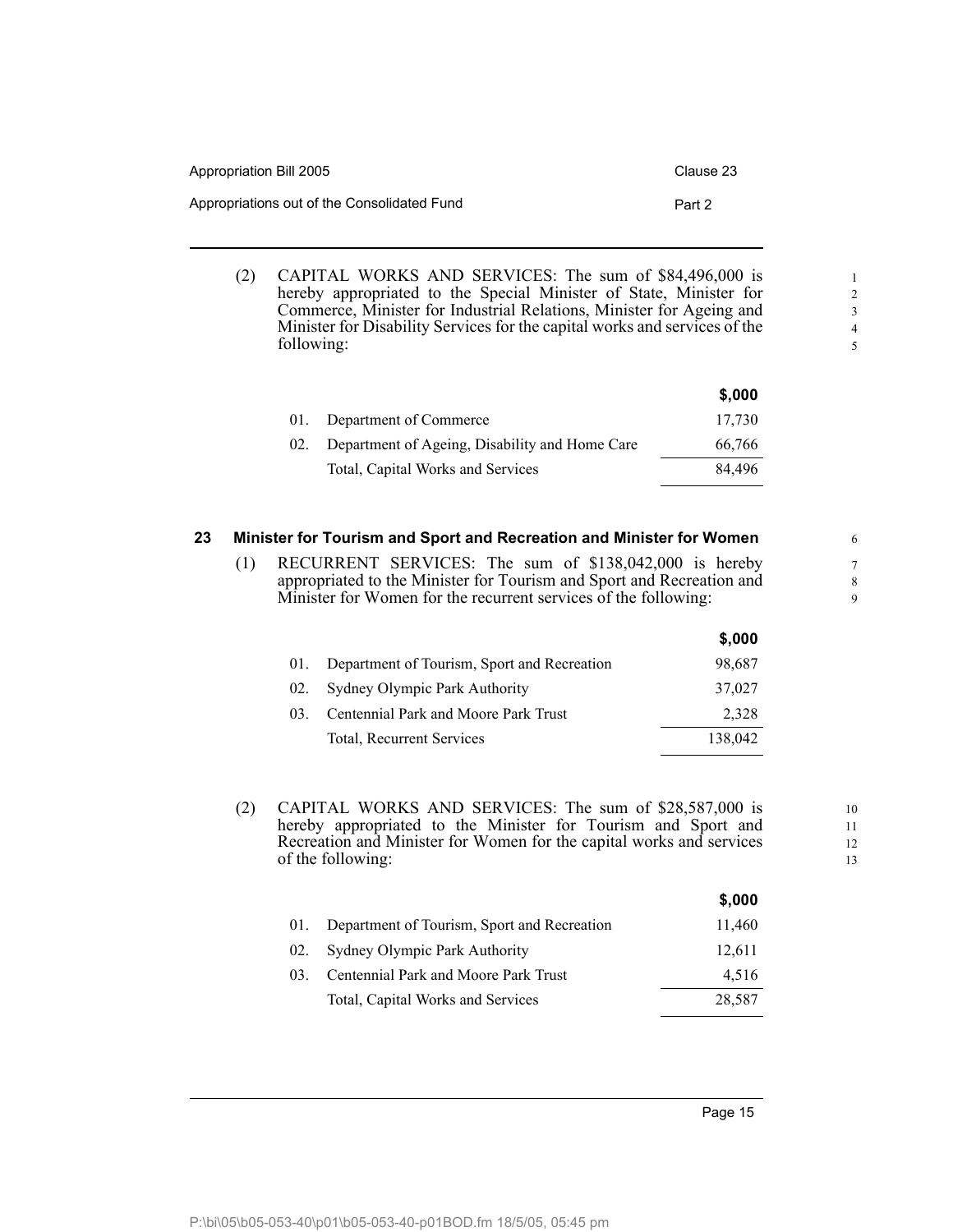#### Clause 24 Appropriation Bill 2005

Part 2 **Appropriations out of the Consolidated Fund** 

#### <span id="page-19-0"></span>**24 Minister for Transport**

(1) RECURRENT SERVICES: The sum of \$2,946,555,000 is hereby appropriated to the Minister for Transport for the recurrent services of the following:

5 6 7

|     |                                                           | \$,000    |
|-----|-----------------------------------------------------------|-----------|
| 01. | Ministry of Transport                                     | 2,930,414 |
| 02. | Independent Transport Safety and Reliability<br>Regulator | 16.141    |
|     | Total, Recurrent Services                                 | 2,946,555 |

(2) CAPITAL WORKS AND SERVICES: The sum of \$11,844,000 is hereby appropriated to the Minister for Transport for the capital works and services of the following:

|     |                                                           | \$,000 |
|-----|-----------------------------------------------------------|--------|
| 01. | Ministry of Transport                                     | 11.244 |
| 02. | Independent Transport Safety and Reliability<br>Regulator | 600    |
|     | Total, Capital Works and Services                         | 11.844 |

#### <span id="page-19-1"></span>**25 Treasurer, Minister for State Development and Minister for Aboriginal Affairs**

(1) RECURRENT SERVICES: The sum of \$4,110,815,000 is hereby appropriated to the Treasurer, Minister for State Development and Minister for Aboriginal Affairs for the recurrent services of the following:

|     |                                              | \$,000    |
|-----|----------------------------------------------|-----------|
| 01. | Treasury                                     | 396,446   |
| 02. | Crown Finance Entity                         | 3,408,628 |
| 03. | Advance to the Treasurer                     | 175,000   |
| 04. | Department of State and Regional Development | 92,891    |
| 05. | Department of Aboriginal Affairs             | 37,850    |
|     | Total, Recurrent Services                    | 4,110,815 |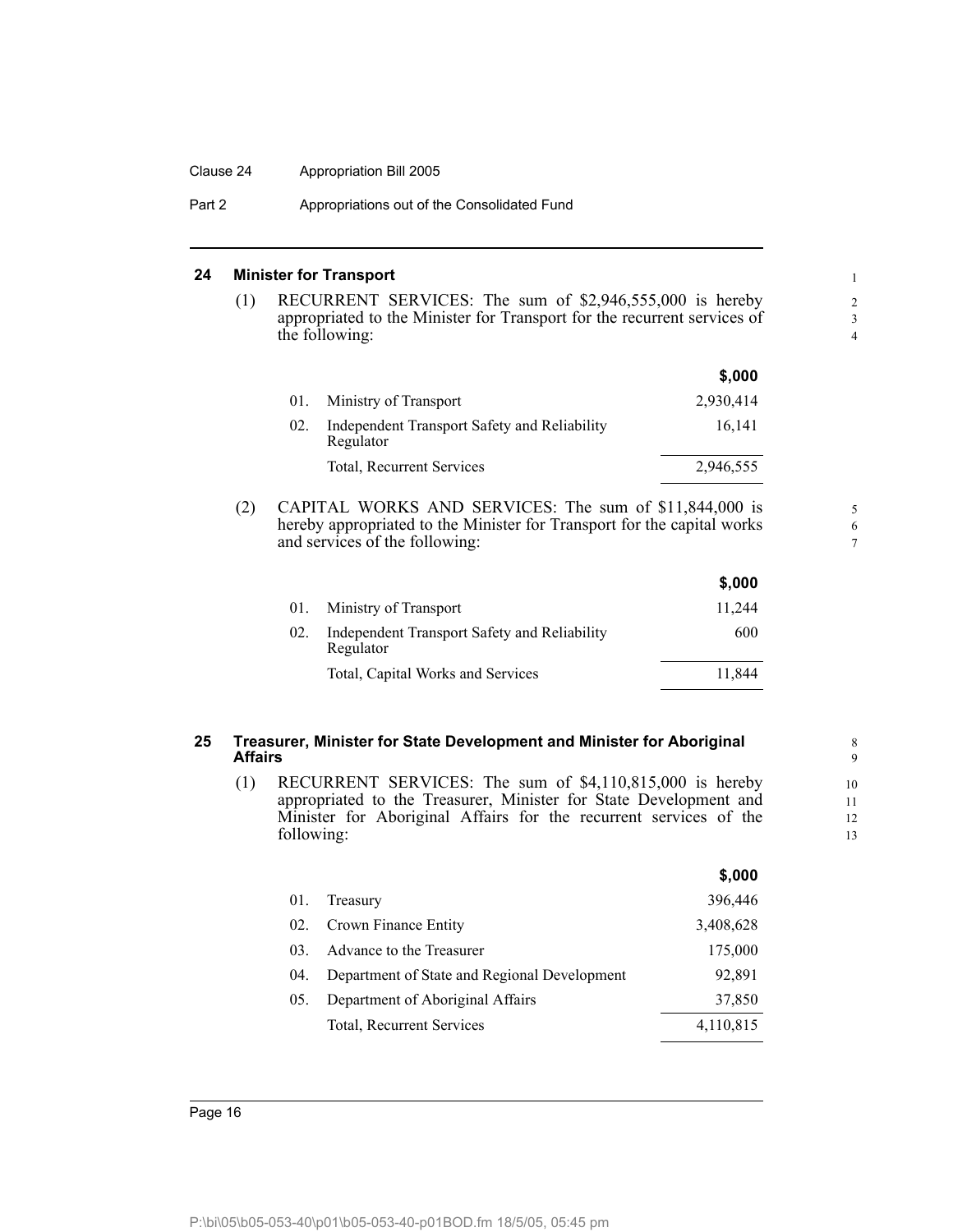| Appropriation Bill 2005                     | Clause 25 |
|---------------------------------------------|-----------|
| Appropriations out of the Consolidated Fund | Part 2    |

(2) CAPITAL WORKS AND SERVICES: The sum of \$739,365,000 is hereby appropriated to the Treasurer, Minister for State Development and Minister for Aboriginal Affairs for the capital works and services of the following:

|        |                                              | \$,000  |
|--------|----------------------------------------------|---------|
| 01.    | Treasury                                     | 11,725  |
| 02.    | Crown Finance Entity                         | 632,488 |
| $03 -$ | Advance to the Treasurer                     | 95,000  |
| 04.    | Department of State and Regional Development | 113     |
| 05.    | Department of Aboriginal Affairs             | 39      |
|        | Total, Capital Works and Services            | 739,365 |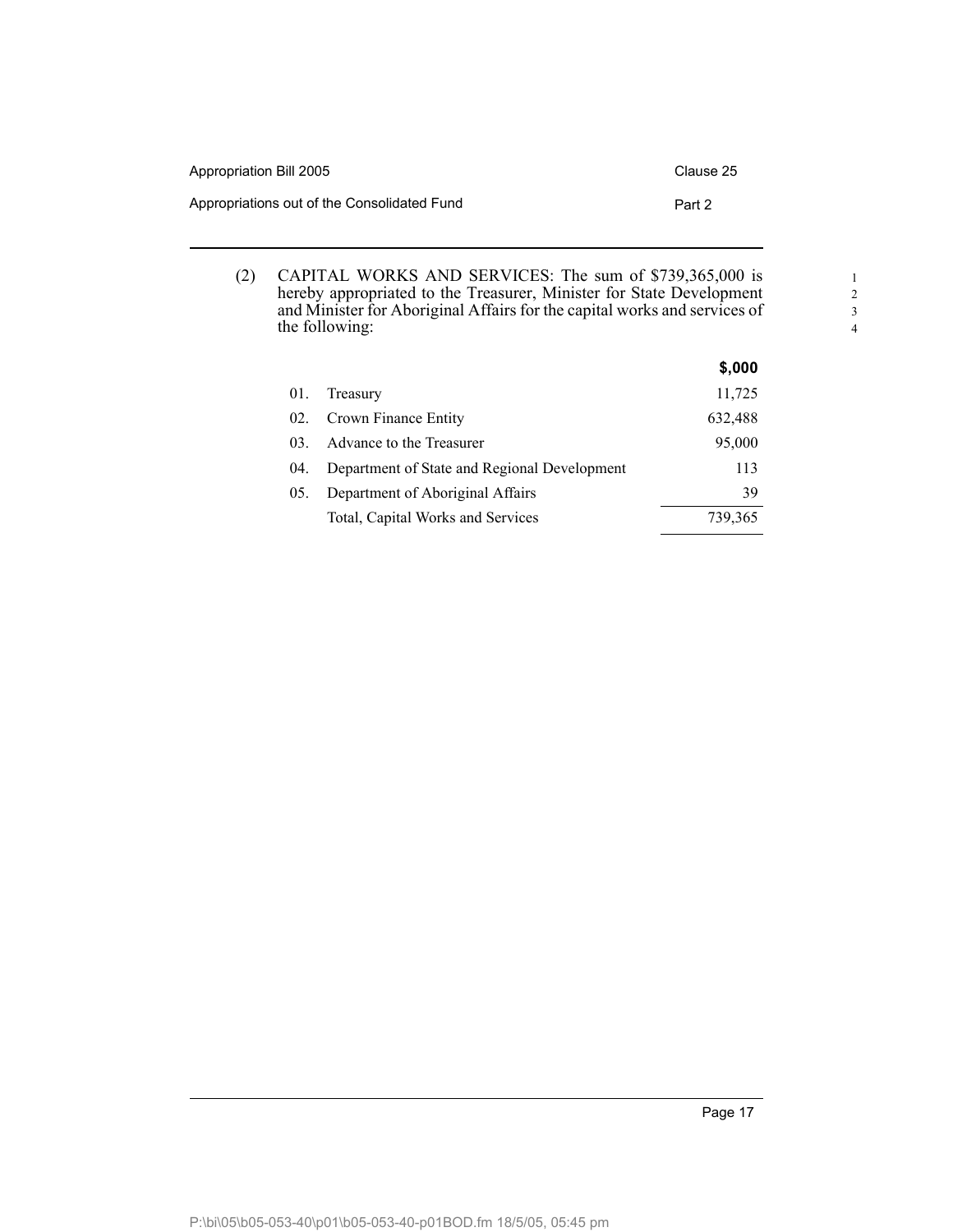#### <span id="page-21-0"></span>**Part 3 Additional appropriation for health related services**

#### <span id="page-21-1"></span>**26 Additional appropriation from Consolidated Fund 2005–06 for recurrent services**

- (1) Out of the Consolidated Fund there is hereby appropriated the sum identified in section 27, to the Minister specified in relation to that sum, for recurrent services, which sum may be issued and applied for or towards the use and purpose expressed in that section for the recurrent services of the Government for the year 2005–06.
- (2) The total sum appropriated out of the Consolidated Fund in accordance with the provisions of this Part is the sum of \$116,000,000.
- (3) The sum appropriated by this Part is in addition to any other sum appropriated by this Act for recurrent services.
- (4) Any amounts expended for recurrent services under section 25 of the *Public Finance and Audit Act 1983* or any Supply Act on or after 1 July 2005 and before the date of assent to this Act are taken to have been expended out of such of the sum for recurrent services set out in section 27 as may be determined by the Treasurer.

#### <span id="page-21-2"></span>**27 Special appropriation to Minister for Health—additional revenue from gaming machine taxes**

RECURRENT SERVICES: The sum of \$116,000,000 is hereby appropriated to the Minister for Health for the recurrent services of the following:

|                                  | ა.uuu   |
|----------------------------------|---------|
| 01. Department of Health         | 116,000 |
| <b>Total, Recurrent Services</b> | 116,000 |

**Note.** This Part allocates the additional revenue raised in connection with changes to gaming machine taxes to the Minister for Health for spending on recurrent health related services.

See also the *Appropriation (Health Super-Growth Fund) Act 2003*. That Act requires the income from the investment of the sum appropriated by that Act to be paid into the Health Super-Growth Fund and applied for or towards public health capital works and services. It is estimated that \$22,722,000 in income will be paid into the Fund in the year 2005–06 and available for expenditure on public health capital works and services.

1  $\mathfrak{D}$ 

**\$,000**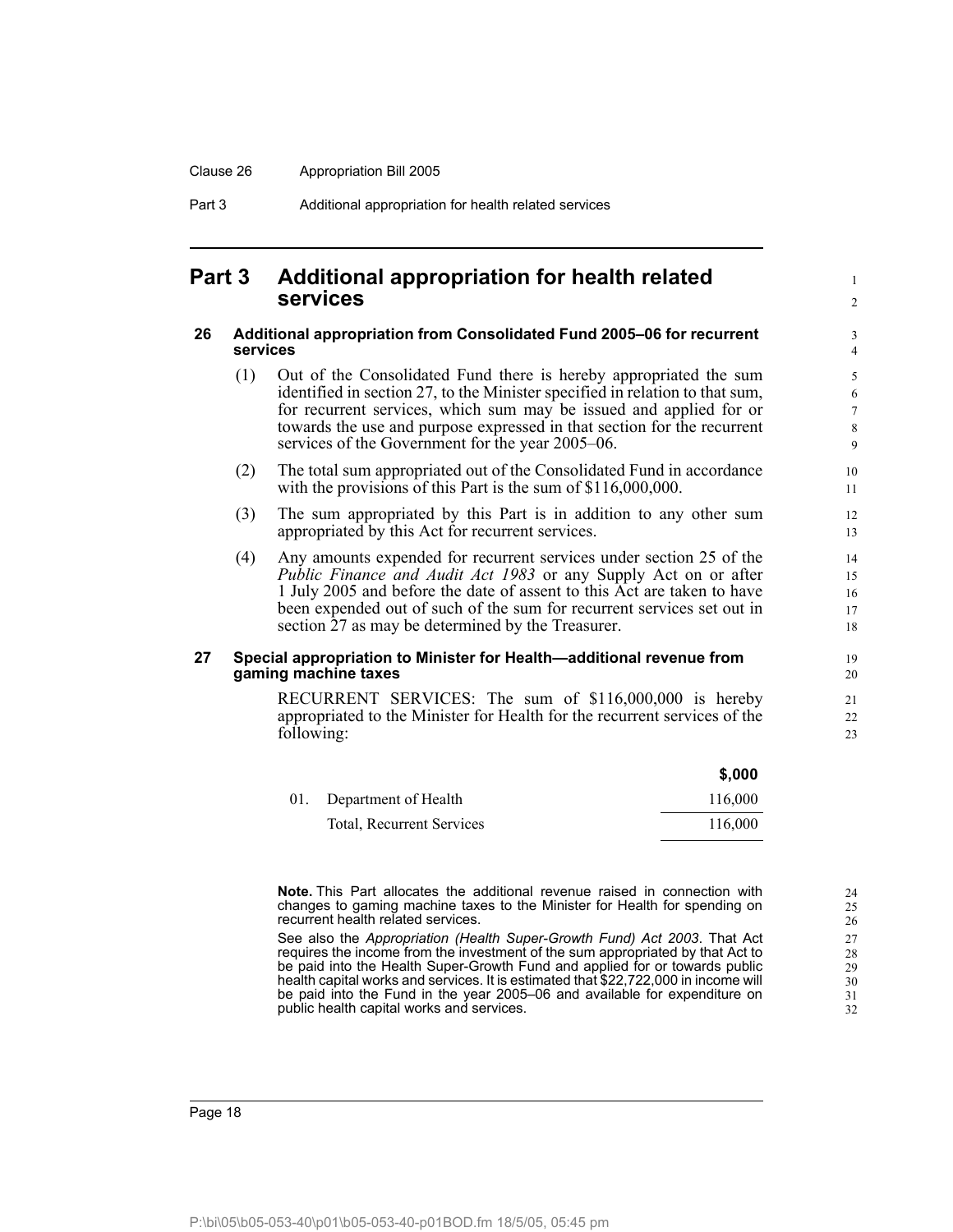Appropriation Bill 2005 Clause 28

General **Part 4** 

<span id="page-22-2"></span><span id="page-22-1"></span><span id="page-22-0"></span>

|    | <b>Part 4</b> | <b>General</b>                                                                                                                                                                                                                                                                                                                                                     | $\mathbf{1}$                                            |
|----|---------------|--------------------------------------------------------------------------------------------------------------------------------------------------------------------------------------------------------------------------------------------------------------------------------------------------------------------------------------------------------------------|---------------------------------------------------------|
| 28 |               | Variation of authorised payments from Consolidated Fund                                                                                                                                                                                                                                                                                                            | $\overline{c}$                                          |
|    | (1)           | In this section, <i>purpose</i> means a purpose specified in Part 2 or 3 in<br>relation to a Minister to which a sum is appropriated for recurrent<br>services or for capital works and services.                                                                                                                                                                  | $\mathfrak{Z}$<br>$\overline{4}$<br>5                   |
|    | (2)           | Payment of a sum appropriated under Part 2 or 3 for a purpose may not<br>be made in excess of the sum specified for the purpose or, if the same<br>purpose is specified in Parts 2 and 3, the total sum specified for that<br>purpose, except as provided by this section or Division 4 of Part 2 of the<br>Public Finance and Audit Act 1983.                     | $\sqrt{6}$<br>$\tau$<br>$\,8\,$<br>$\overline{9}$<br>10 |
|    | (3)           | If the exigencies of government so require, the Treasurer may authorise<br>the payment of a sum in excess of the sum or total sum specified for a<br>purpose, but only if an equivalent sum is not paid out for another<br>purpose, whether the other purpose is specified in relation to the same<br>or a different Minister, subject to subsections (4) and (5). | 11<br>12<br>13<br>14<br>15                              |
|    | (4)           | A sum appropriated for recurrent services may only be paid out for<br>recurrent services and a sum appropriated for capital works and services<br>may only be paid out for capital works and services.                                                                                                                                                             | 16<br>17<br>18                                          |
|    | (5)           | A sum appropriated under Part 3 may only be paid out for a purpose<br>specified in Part 3.                                                                                                                                                                                                                                                                         | 19<br>20                                                |
|    | (6)           | This section does not apply to sums appropriated by another Act.                                                                                                                                                                                                                                                                                                   | 21                                                      |
|    | (7)           | This section does not enable the Treasurer to authorise the payment of<br>a sum in augmentation of, or as an addition to, any salary or wages the<br>amount of which has been fixed by law.                                                                                                                                                                        | 22<br>23<br>24                                          |
|    | (8)           | The Treasurer is to inform the Auditor-General of every authorisation<br>given under this section.                                                                                                                                                                                                                                                                 | 25<br>26                                                |
|    | (9)           | An authorisation under this section may be given before or after the<br>relevant payment is made.                                                                                                                                                                                                                                                                  | 27<br>28                                                |
| 29 |               | Appointment of person to carry out the functions of the Treasurer under<br>section 28                                                                                                                                                                                                                                                                              | 29<br>30                                                |
|    | (1)           | The Treasurer may appoint a person to carry out the Treasurer's<br>functions under section 28.                                                                                                                                                                                                                                                                     | 31<br>32                                                |
|    | (2)           | Any such appointment is subject to such conditions (if any) as the<br>Treasurer determines.                                                                                                                                                                                                                                                                        | 33<br>34                                                |
|    | (3)           | The Treasurer may revoke any such appointment at any time.                                                                                                                                                                                                                                                                                                         | 35                                                      |